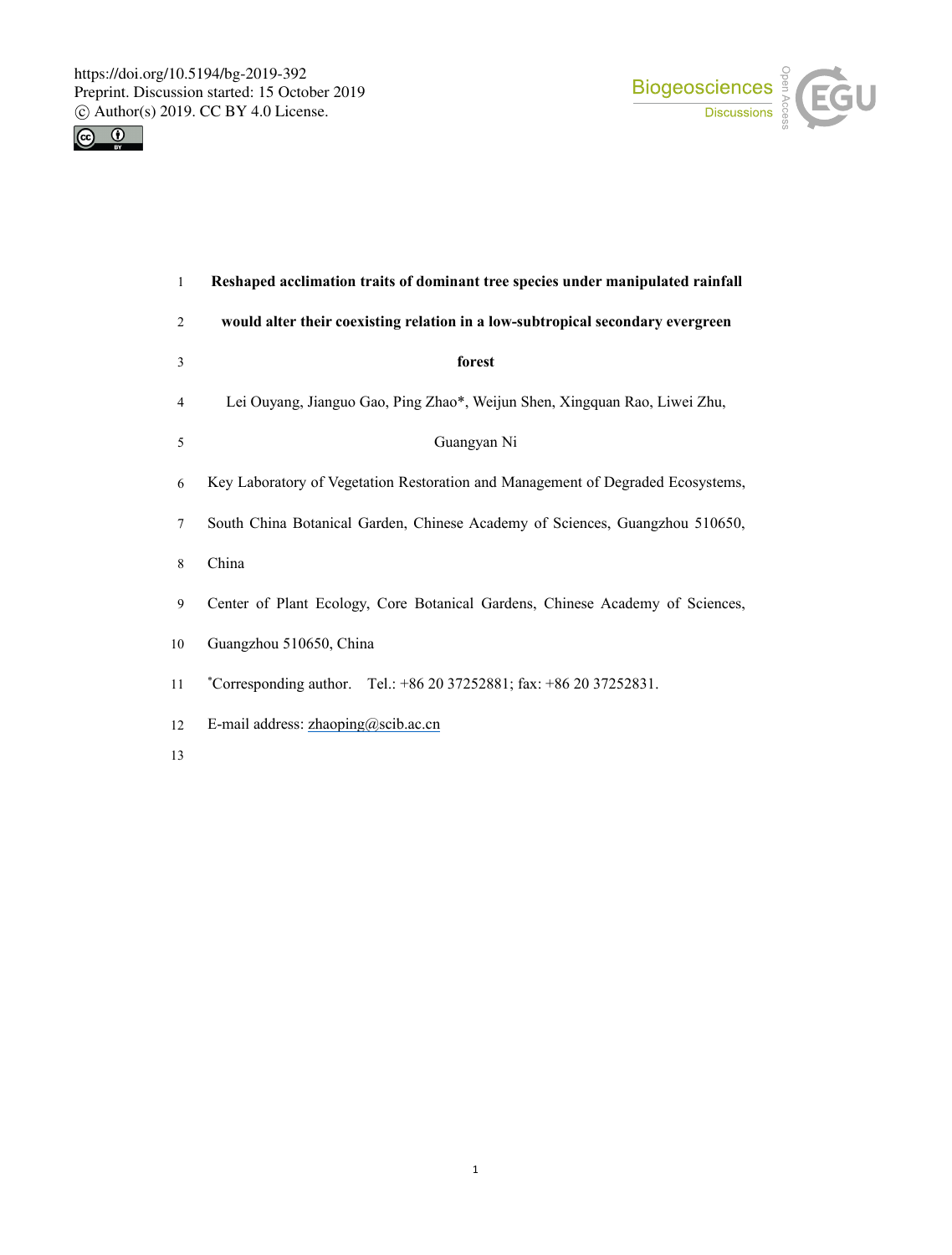



| 14 | Abstract. This study explores the seasonal transpiration and physiological responses       |
|----|--------------------------------------------------------------------------------------------|
| 15 | of two dominant coexisting tree species, Schima superba and Michelia macclurei, to         |
| 16 | manipulated precipitation patterns in a subtropical evergreen broadleaf forest of South    |
| 17 | China, in which an ambient control treatment (BC), a drier dry and wetter wet season       |
| 18 | treatment (DD), and an extended dry and wetter wet season treatment (ED) were              |
| 19 | applied. Tree water use and associated ecophysiological characters, such as the daily      |
| 20 | whole tree transpiration $(E_L)$ , intrinsic water use efficiency $(WUE_i)$ , Huber values |
| 21 | $(A_s:A_1)$ , and utilization proportions from different water sources were determined     |
| 22 | during the period from October 2012 to September 2013. For both tree species, no           |
| 23 | significant difference in transpiration among the three treatments was observed in the     |
| 24 | wet season, but a relatively stronger decrease of transpiration occurred under DD and      |
| 25 | ED treatments during the later dry season. Moreover, the higher transpiration of $M$ .     |
| 26 | macclurei and its advantage of utilizing the shallow water derived from light rainfall     |
| 27 | under dry condition suggested that $M$ . macclurei was more competitive in this            |
| 28 | subtropical forest. M. macclurei was inclined to adopt a drought-avoidance strategy,       |
| 29 | whereas S. superba that could uptake deeper soil water was more likely to be drought       |
| 30 | The different spatial and temporal patterns of water use, together with the<br>tolerant.   |
| 31 | contrasting water use strategies, could partly explain the current coexistence of the      |
| 32 | two tree species.<br>Their varying performance under different water conditions            |
| 33 | implies possible shifts in species dominance within the forest community that were         |
| 34 | potentially stimulated under future precipitation change scenarios from a long-term        |
| 35 | perspective.                                                                               |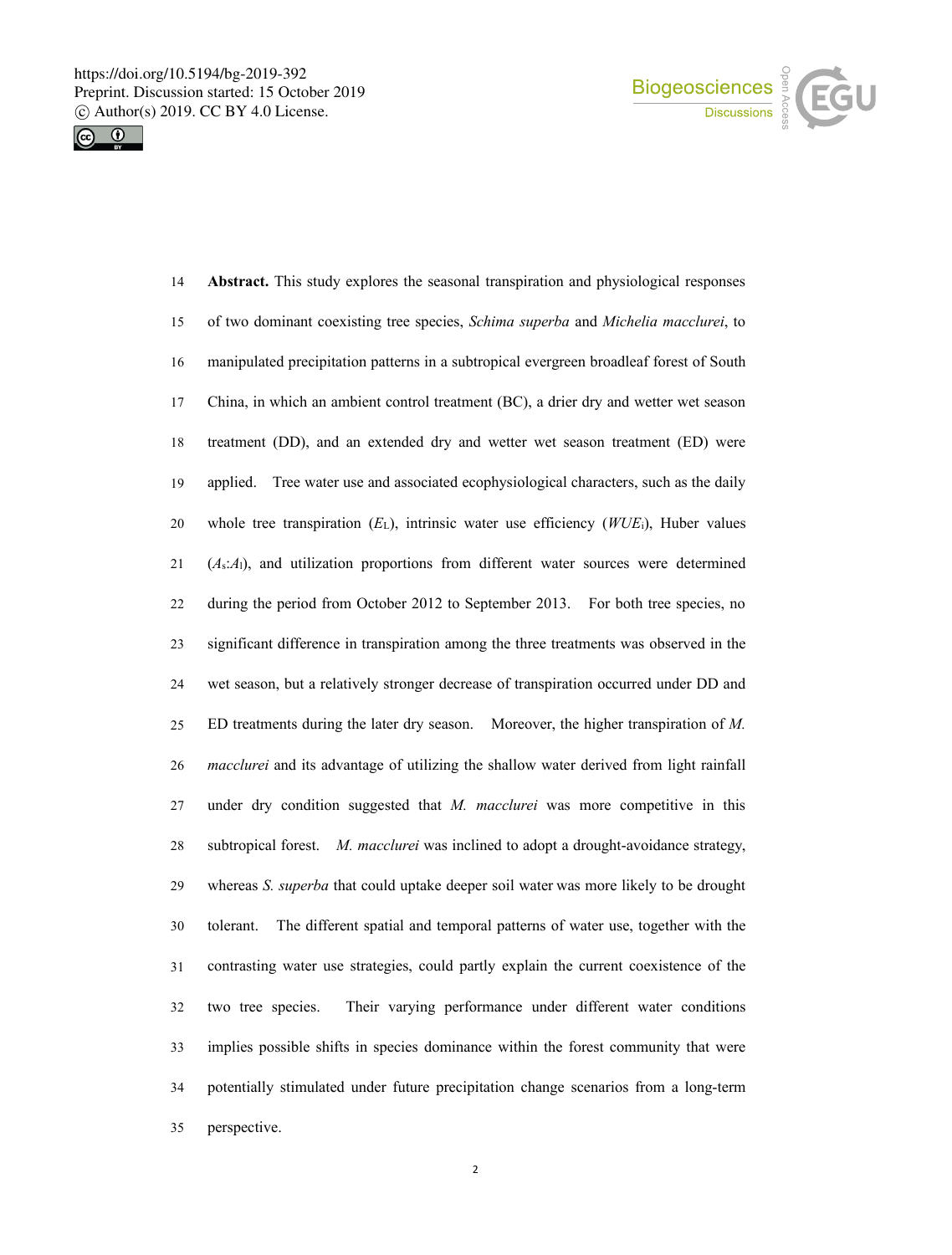



- 36 **Keywords:** sap flow, tree transpiration, plant coexistence, precipitation pattern
- 37 change, subtropical forest.
- 38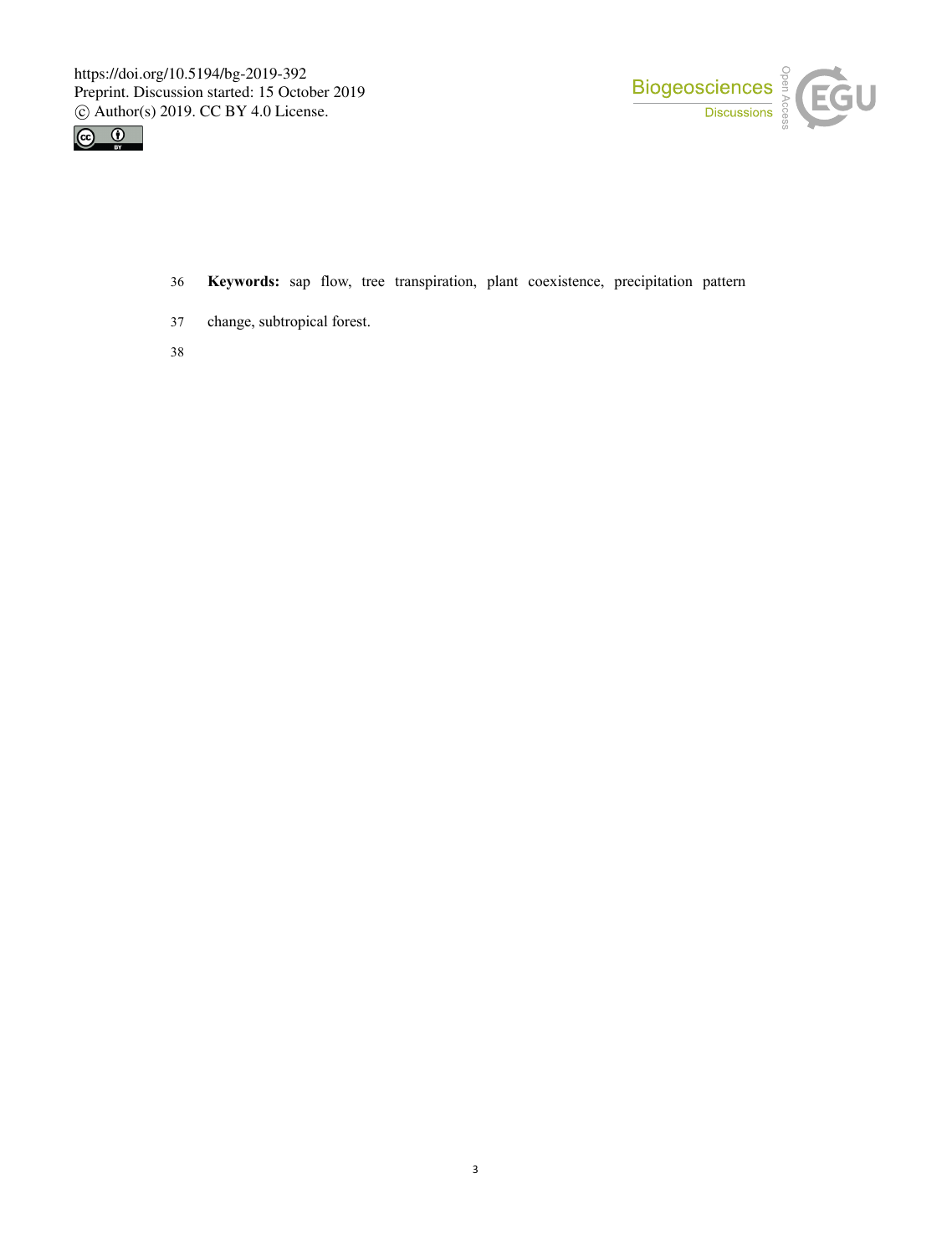



### **1 Introduction**

 Under the global climate changes, most ecosystems are predicted to be confronted with much severer environmental conditions, such as increasing aridity and frequency of extreme rainfall events, in the future (IPCC, 2013). Forest ecosystems are generally vulnerable to the increased intensity and frequency of drought events, which 44 may reduce trees' survival, productivity and vitality (Allen et al., 2010; Cook et al., 2015). In this context, the variations in water availability and distribution may have profound influences on plant growth and survival at the ecosystem level (Drake and 47 Franks, 2003; Nolan et al., 2018). To maintain high wood productivity and to counteract the effects of a changing climate on water availability for forest trees, it verifies the necessity of new and appropriate forestry management strategies in the future.

 Mixed forests have been regarded as an alternative management practice to help 52 forest ecosystems adapt to future climatic changes (Kelty, 2006; Grossiord et al., 53 2014), and the coexisting plants' capacity to exploit the spatiotemporally differentiated resources determines the degree to which resources are available for productivity in the ecosystem. In fact, while coexisting species compete with each other for resources, the complementarity effect in mixed forests implies that the coexisting species could seek unique ecological niches and use resources at different spatial locations or temporal segregations (Loreau and Hector, 2001). Attributed to 59 the different tree traits, such as xylem trait, water use efficiency, root systems and stomatal regulations, the tree species coexistence is achieved at relatively small spatial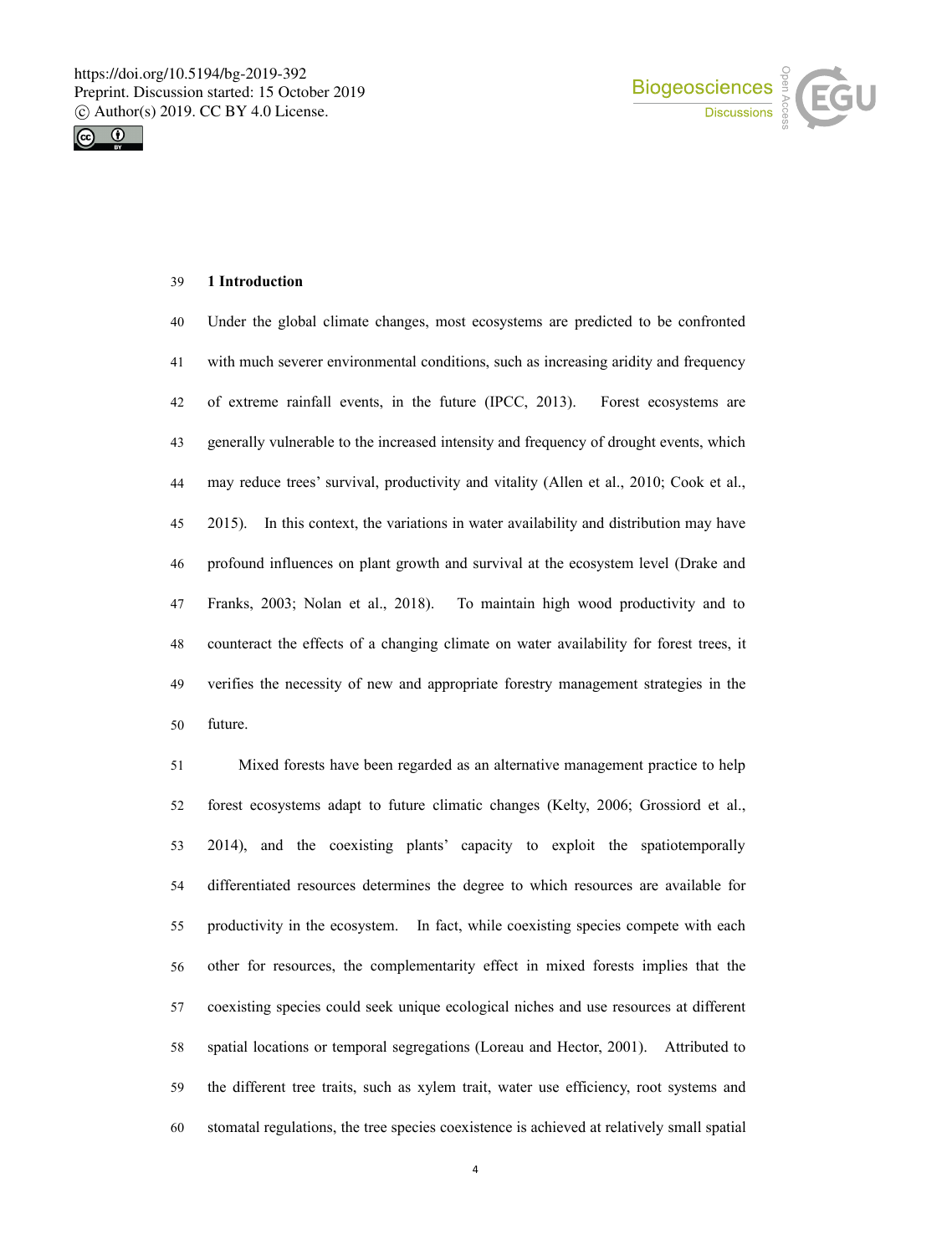



 scales, especially under water-limited conditions (Forner et al., 2014; del Castillo et al., 2016). Sterck et al. (2011) has proposed that, in a water-limited ecosystem, coexisting species may exhibit spatial or temporal resource partitioning and use water more efficiently in order to maintain the forest growth and diversity. Terrazas et al. (2009) also verified that under a Mediterranean climate plant species with deeper roots can make full use of groundwater resources, while those with shallow roots mainly utilize episodic rainwater.Other works also proposed some facilitation processes, for example, the hydraulic lift by deep-rooted species favors neighbor shallow-rooted species under water limited conditions (Prieto et al., 2012; Rodríguez-Robles et al., 2015). The result of Metz et al. (2016) strongly suggested that the sensitivity of European beech to environmental factors depends on neighborhood species, indicating that the development of mixed stands tends to be a reasonable silvicultural strategy to mitigate drought effects on growth of *Fagus sylvatica* stand. In addition, the contrasting water use strategies of coexisting species would also contribute to different responses of tree species to the moisture environment, and consequently be beneficial for their coexistence. Anisohydric species displaying little stomatal regulation might suffer large fluctuations in minimum leaf water potential, which are relatively drought-tolerant. Isohydric species, however, are often regarded as drought avoiders as they tend to occur in mesic areas where they can avoid drought-induced hydraulic failure by way of strict stomatal control and then relatively constant minimum leaf water potential (McDowell et al., 2008). For instance, as a water-saving and drought-avoiding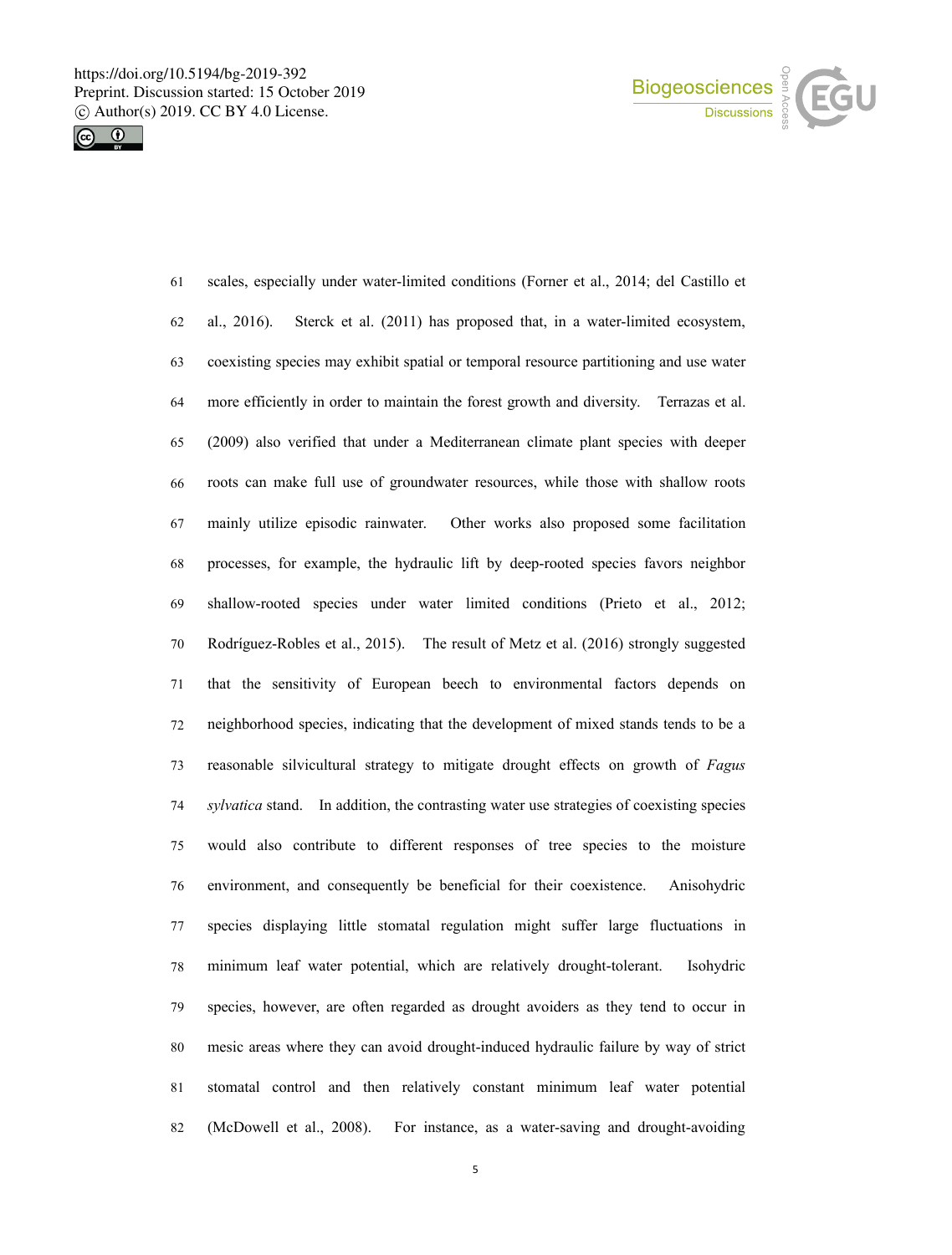



 species, Mediterranean pines could share space and resources with drought-tolerant and less conservative species such as evergreen oaks (Zavala et al., 2011). However, several recent studies have also shown that water deficit will increase the competition for water resource in mixed forests (Grossiord et al., 2014), and consequently reduce the potential benefits of species coexistence (Jucker et al., 2014).

 Though coexisting plants often possess contrasting or complementary resource-use strategies, related researches have been largely focused on arid and semi-arid regions (Nolan et al., 2018; Forner et al., 2014), while studies addressing the differential water use strategies of coexisting tree species in response to changed seasonality of precipitation in subtropical moist areas are scant. Despite the abundant rainfall, many tropical areas with rich species have already experienced little 94 or no rain falls during dry seasons and upper soil layers might undergo severe drying (Goldstein et al., 2008; Liu et al., 2010; Gao et al., 2015). The unevenly distributed precipitation might cause spatiotemporal changes in soil water availability, and thus, would reshape the plant acclimation traits and water use (Gao et al., 2015; Ramírez et al., 2009). For example, del Castillo et al. (2016) reported that Aleppo pine and holm oak shared the same hydrological niche when soil layers are well hydrated but shifted to distinct water sources during periods of summer drought. In addition, adjustments of above- and below-ground biomass allocation in favor of the latter would confer greater water transport capacity on a leafarea basis and help adapt to the drier condition. For example, Martin-StPaul et al. (2013) observed that the transpiration of cork oak changed with the manipulated rainfall. Their study also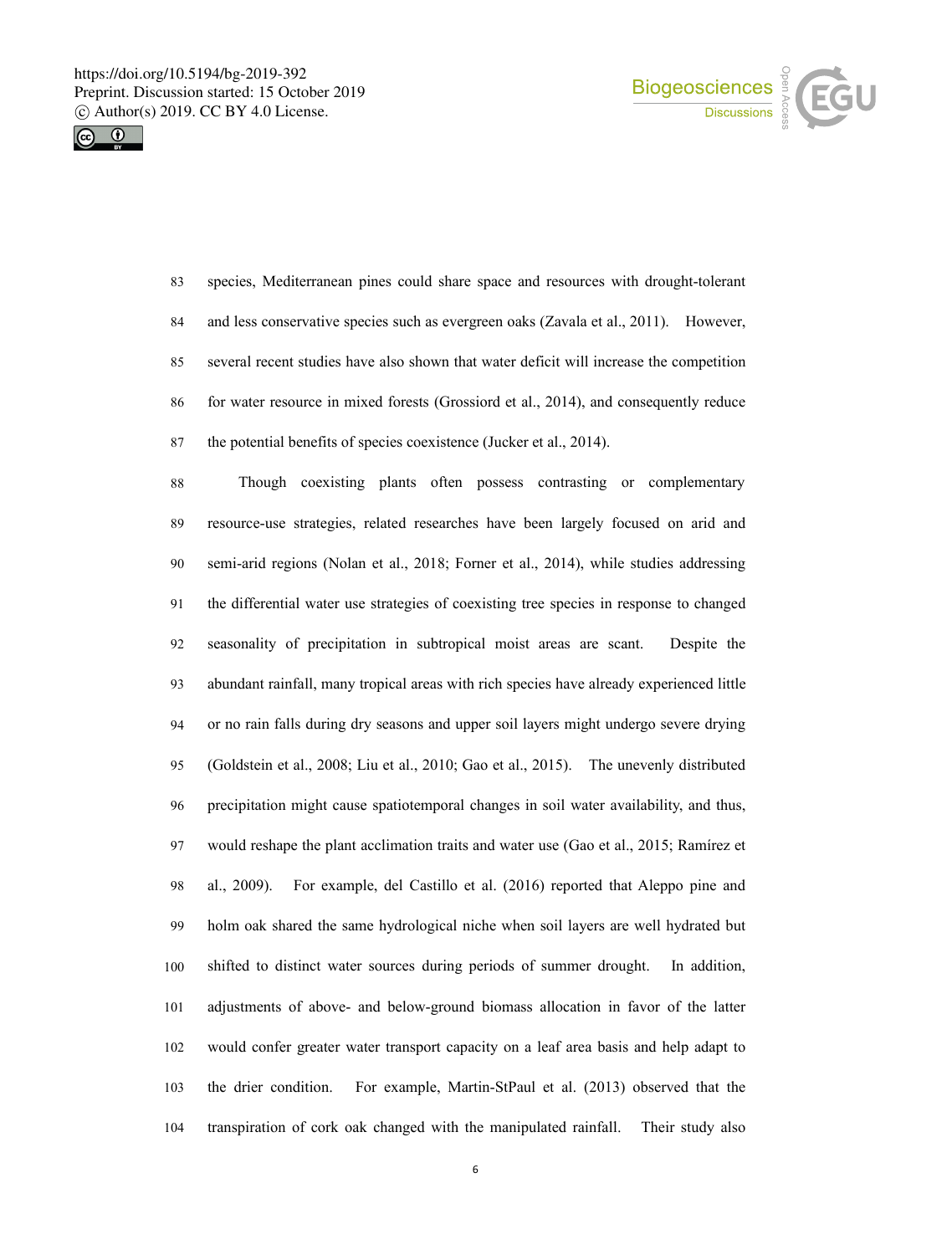



| 105 | showed no significant differences in the gas exchange parameters and leaf water                |
|-----|------------------------------------------------------------------------------------------------|
| 106 | potential, while significant increase in ratio of branch sapwood area to leaf area $(A_s:A_l)$ |
| 107 | was found for drought treatment plots, implying that higher $A_s:A_1$ could partially          |
| 108 | compensate for the negative effect of decreased soil water availability, and thus ensure       |
| 109 | a stable hydraulic continuum.<br>Moreover, as mentioned above, deep-rooted plants              |
| 110 | have the advantage of exploiting relatively dependable water source that enables them          |
| 111 | to survive long drought periods and to overcome seasonal water limitations (Dai et al.,        |
| 112 | 2015; del Castillo et al., 2016). However, the soil water recharge from precipitation          |
| 113 | pulses was the main water resource for shallow-rooted plants (Zapater et al., 2011;            |
| 114 | Yang et al., 2011).<br>The different ability of plants to utilize available water of           |
| 115 | different soil layers is apparently related to the precipitation pattern and intensity         |
| 116 | during the growing seasons. In addition, species-specific seasonal patterns in                 |
| 117 | transpiration rates, together with the distinct ability to access water at different soil      |
| 118 | depths, may lead to an alternation among competition, facilitation and niche                   |
| 119 | segregation patterns (Prieto et al., 2012; Rodríguez-Robles et al., 2015). Therefore,          |
| 120 | investigating the response of water use by coexisting plants to the soil moisture              |
| 121 | dynamic changes are important to gain a deep understanding of the relationships                |
| 122 | between precipitation patterns and plants growth.                                              |

 In order to identify the physiological and ecological strategies of tree species coexistence under the changing precipitation patterns, a field manipulation experiment was conducted in a mesic forest located in Heshan County, Guangdong province, South China. Climate records of the Heshan County indicate increasing duration of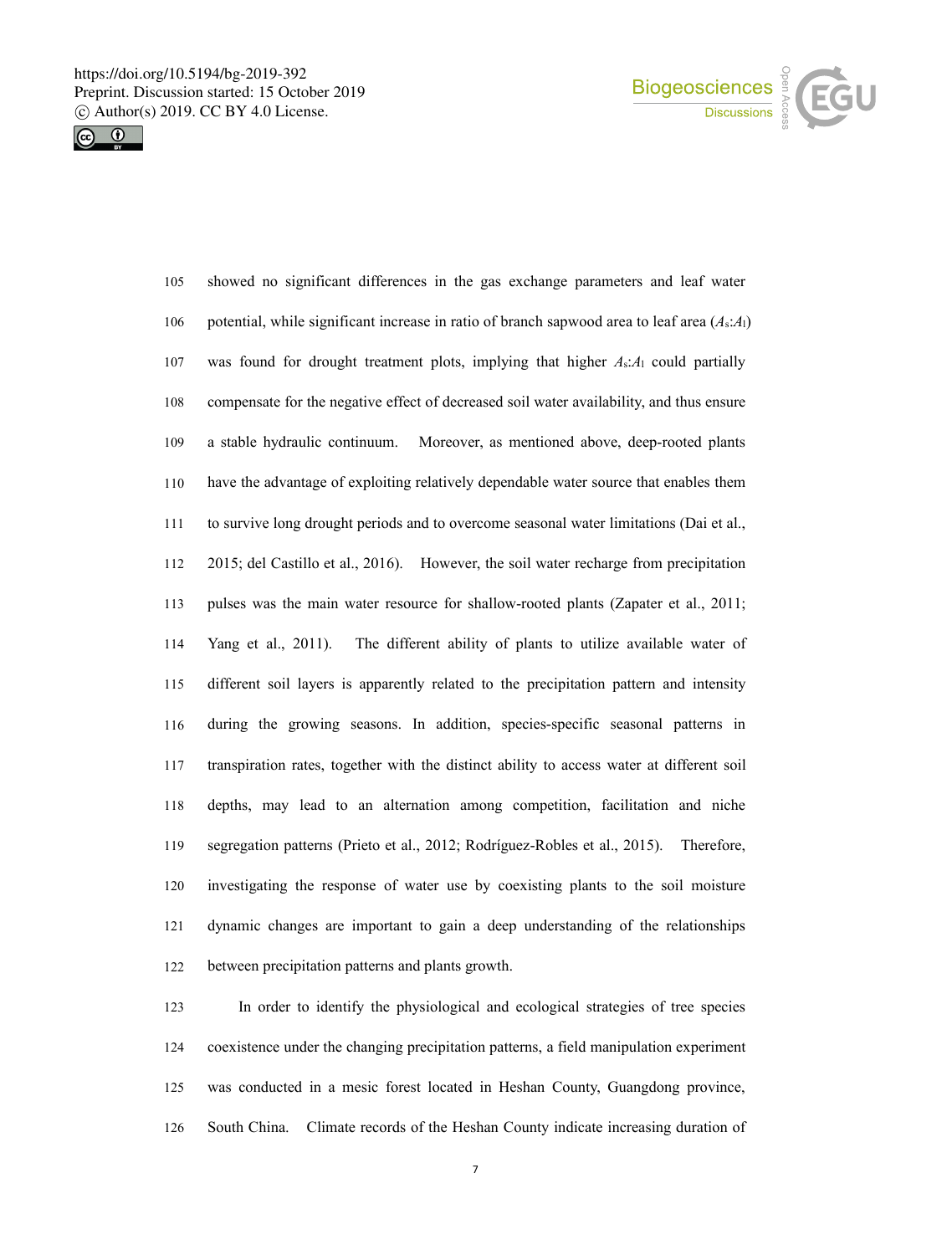



 the dry seasons with more severe aridity intensity in recent years (Hu et al., 2018). Main objectives of this study are 1) to investigate the changed traits and spatial-temporal water use patterns of two dominant coexisting tree species (*Schima superba* and *Michelia macclurei*) under the manipulated precipitation conditions in this subtropical forest; 2) to determine the associated mechanism underlying the different water use behaviors by examining tree transpirations and their responses to changing environmental factors, the morphological adjustment of aboveground biomass, the intrinsic water use efficiency, and the stable isotope composition of xylem water and soil water.

### **2 Materials and Methods**

### **2.1 Site description**

 Our study site is located in Heshan National Field Research Station of Forest Ecosystem in the Heshan County, Guangdong Province, China (22° 41 'N, 112° 54' E). Human disturbance had resulted in vegetation degradation in this region, and an ecological restoration campaign attempting to reforest the degraded lands was launched in the early 1980s. These man-made plantations have developed into stable secondary broad-leaved evergreen forests after more than two-decade natural growth (Hu et al., 2018). This area is dominated by a typical subtropical monsoon 146 climate, with long-term annual average air temperature of 19.1°C. The hottest and 147 coldest months are July (28.7°C) and January (13.7°C), respectively. Long-term monitoring data show that the precipitation in this area has an annual average of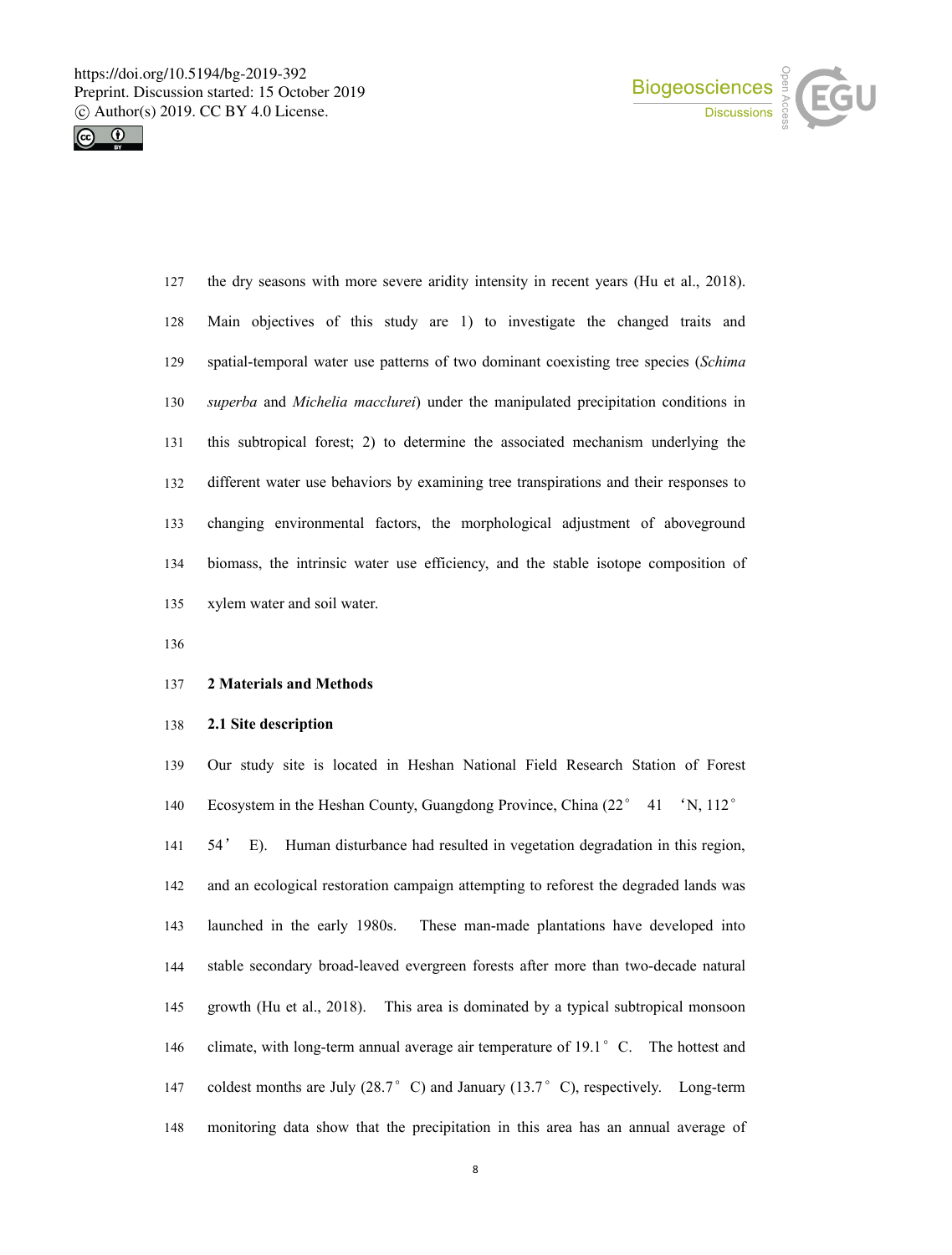



| 150 | from April to September (wet season) during which it is hot and humid. It receives                 |
|-----|----------------------------------------------------------------------------------------------------|
| 151 | less rainfall and is relatively cold and dry from October to March (dry season) (data              |
| 152 | from http://www.cma.gov.cn/2011qxfw/2011qsjgx/).                                                   |
| 153 | The experimental site lies on a southeast-facing slope with an inclination of $16^\circ$ .         |
| 154 | Most of the plants are native species and approximately 25 years old, with <i>Michelia</i>         |
| 155 | <i>macclurei</i> and <i>Schima superba</i> being the dominant tree species.<br>Forest density in   |
| 156 | this experimental site is approximately 1019 trees per hectare.<br>The forest contains             |
| 157 | an acrisol with a topsoil (0-20 cm) pH of 4.26, total nitrogen content of 1.2 g kg <sup>-1</sup> , |
| 158 | organic carbon matter content of 24.2 $g kg-1$ , and available phosphorous content of 2.4          |
|     |                                                                                                    |

1813.6 mm and is unevenly distributed, with more than 70% of the rainfall occurring

### **2.2 Experimental design**

mg kg -1 (Hu et al., 2018, Gao et al., 2015).

 The Precipitation Seasonal Distribution Changes (PSDC) platform was establishedto carry out the whole experiment. We adopted four random blocks, 3 plots for each block containing 3 treatments separately: "Blank control (BC)", "Drier dry and wetter wet season (DD)¨, and "Extended dry and wetter wet season (ED)". The DD treatment was achieved by excluding 67% of throughfall during dry season (October to March of the following year) using the under-canopy rain shelter devices to simulate the drier condition under the dry season, whereas for the ED treatment, 67% of throughfall was excluded in the spring (April-May) to simulate spring drought and prolonged dry season. To guarantee the equal total annual rainfall, approximately equivalent amounts of excluded water were pumped into these plots several times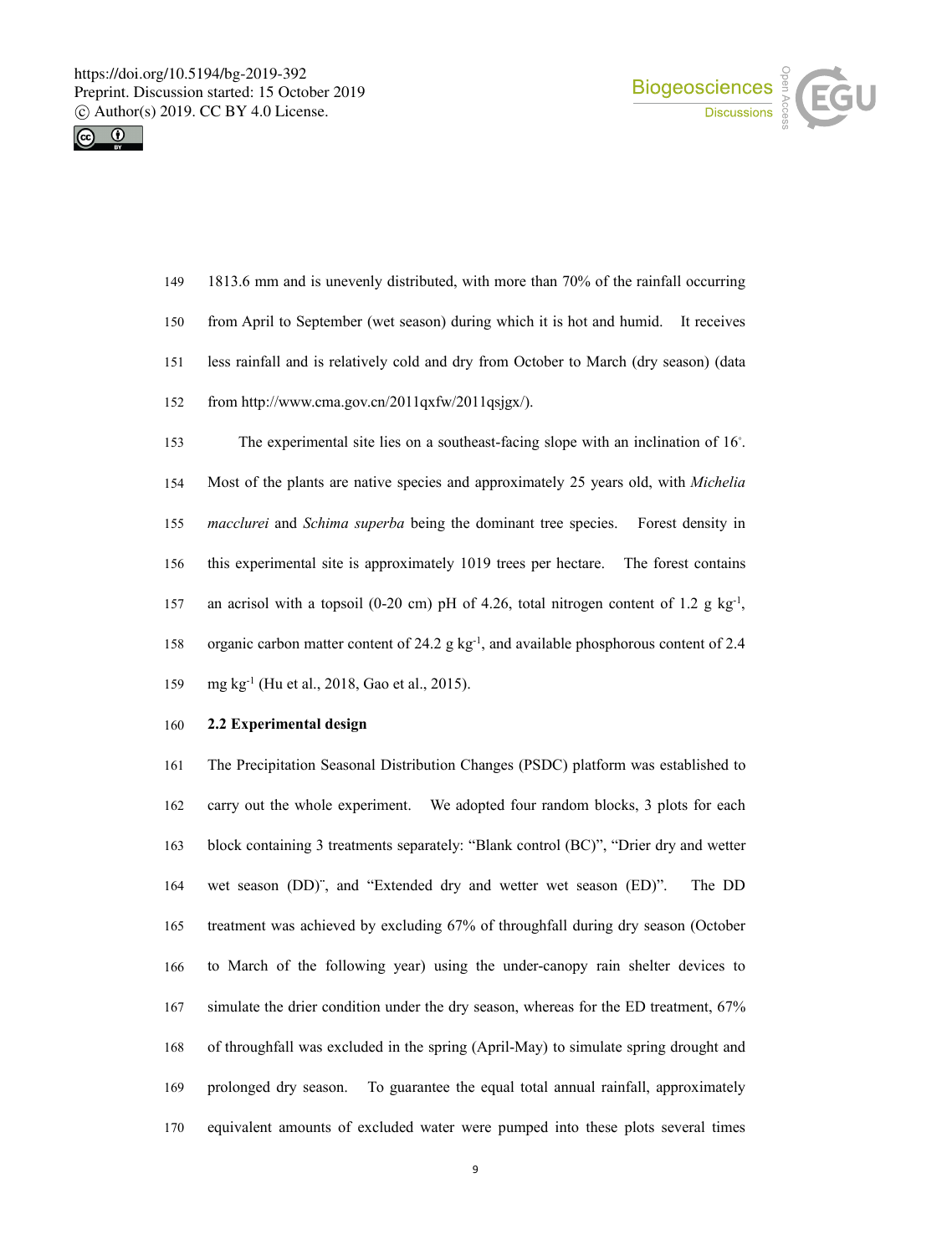



 during wet seasons (from April to September for DD,and from June to September for ED, respectively). The irrigated water was pumped from a lake approximately 800 m away from the experimental site. To minimize the interactions between the plots, 60-80 cm deep trenches weredug around the selected plots, and sufficient PVC plates were buried to cut off the lateral surface runoff and interflow. This operation could also block the crosslinking among the sample tree roots. More detailed information about the facilities and the operations was comprehensively described in Hu et al. (2018).

## **2.3 Sap flow**

180 Two dominant coexisting tree species, *S. superba* and *M. macclurei* were chosen as sample species for this research. Sap flow of in total 24 *S. superba* and 39 *M. macclurei* trees in allexperimental plots was monitored from October 1, 2012 to September 30, 2013. The thermal dissipation probes (TDPs), with a length of 2.0 cm and a diameter of 2.0 mm (Granier,1987), were applied to measure trees'sap flux 185 density  $(J<sub>s</sub>)$ . The upper probe was continuously heated by constant DC producing power of 0.2 W, while the lower one was unheated and served as temperature reference. The self-made TDP probes were directly inserted into the xylem at a height of 1.3 m above the ground on the northern side of tree trunk. Sap flow 189 readings were recorded by the Delta-T data loggers (DL2e, Delta-T Devices, Ltd., Cambridge, UK). The temperature difference between two probes was used to 191 calculate  $J_s$  (g H<sub>2</sub>O m<sup>-2</sup> s<sup>-1</sup>) according to the following equation (Granier 1987):

$$
J_S = 119 \left(\frac{\Delta T_m - \Delta T}{\Delta T}\right)^{1.231} \tag{1}
$$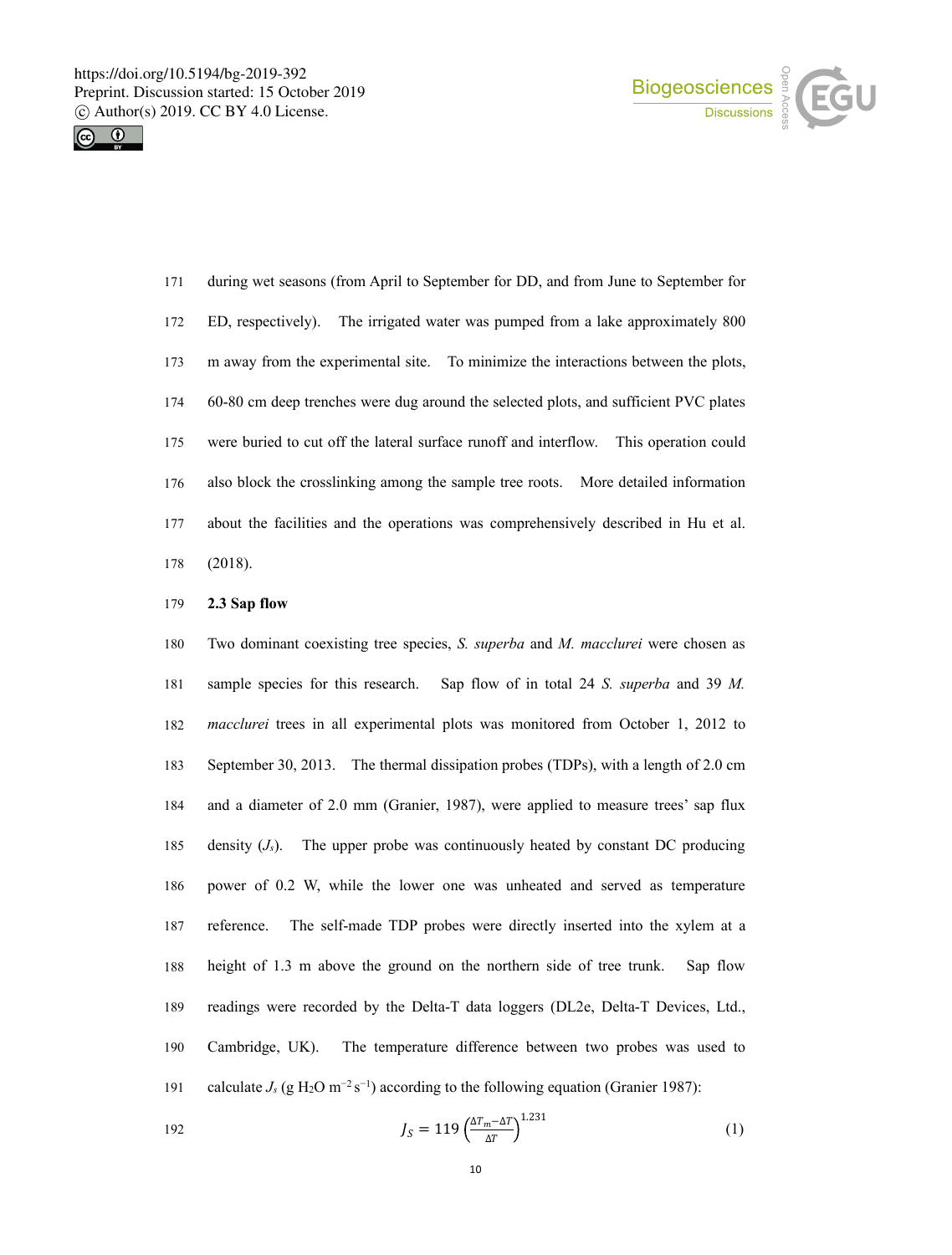



193 where  $\Delta T_m$  is the maximum temperature difference under zero-flux conditions, and  $\Delta T$ 194 is the instantaneous temperature difference.To avoid the problem of radial variation 195 in  $J_s$  with sapwood depth when integrating the measured sap flux values to whole tree 196 transpiration, the consistent relationship proposed by Pataki et al. (2011) for 197 angiosperm trees was applied as below:

198 
$$
J_i / J_o = 1.033 \times exp \left[ -0.5 \left( \frac{x - 0.09963}{0.4263} \right)^2 \right]
$$
 (2)

199 where  $J/\sqrt{J_0}$  is the ratio of sap flux at the actual to the outermost (2 cm in our study) 200 sapwood depth, and  $x$  is the relative sapwood depth. We first standardlized the sap 201 flux density and sapwood depth on the basis of  $J_s$  and stem radius, then integrated the 202 obtained standardized function to get the standardized mean sap flux density (*J*stan ), 203 and consequently obtained the actual mean sap flux density  $(J_s = \bar{J}_{\text{stan}} \times J_s/1)$ . The 204 whole-tree sap flux was calculated by simply multiplying the mean sap flux density 205 with sapwood area  $(E = J_s \times A_s, g s^{-1})$ . To remove the effect of tree size on 206 transpiration, we adopted a normalized tree transpiration (*E*L) expressed as *E*/*DBH* 207 following the proposal of Besson et al. (2014).

### 208 **2.4 Micrometeorology**

 Photosynthetically active radiation (*PAR*), relative humidity (*RH*), air temperature (*T*), and precipitation (*P*) were recorded hourly by a standard weather station 50 m away from the experimental site. Vapor pressure deficit (*VPD*) was calculated from *T* and *RH* using the formula proposed by Campbell and Norman (1998) as follows:

$$
VPD = a \times \exp(b \times T/(T+\epsilon)) \times (1-RH) \tag{3}
$$

214 where *T* is the air temperature (°C), *RH* is the relative humidity of the air (%), and *a*, *b*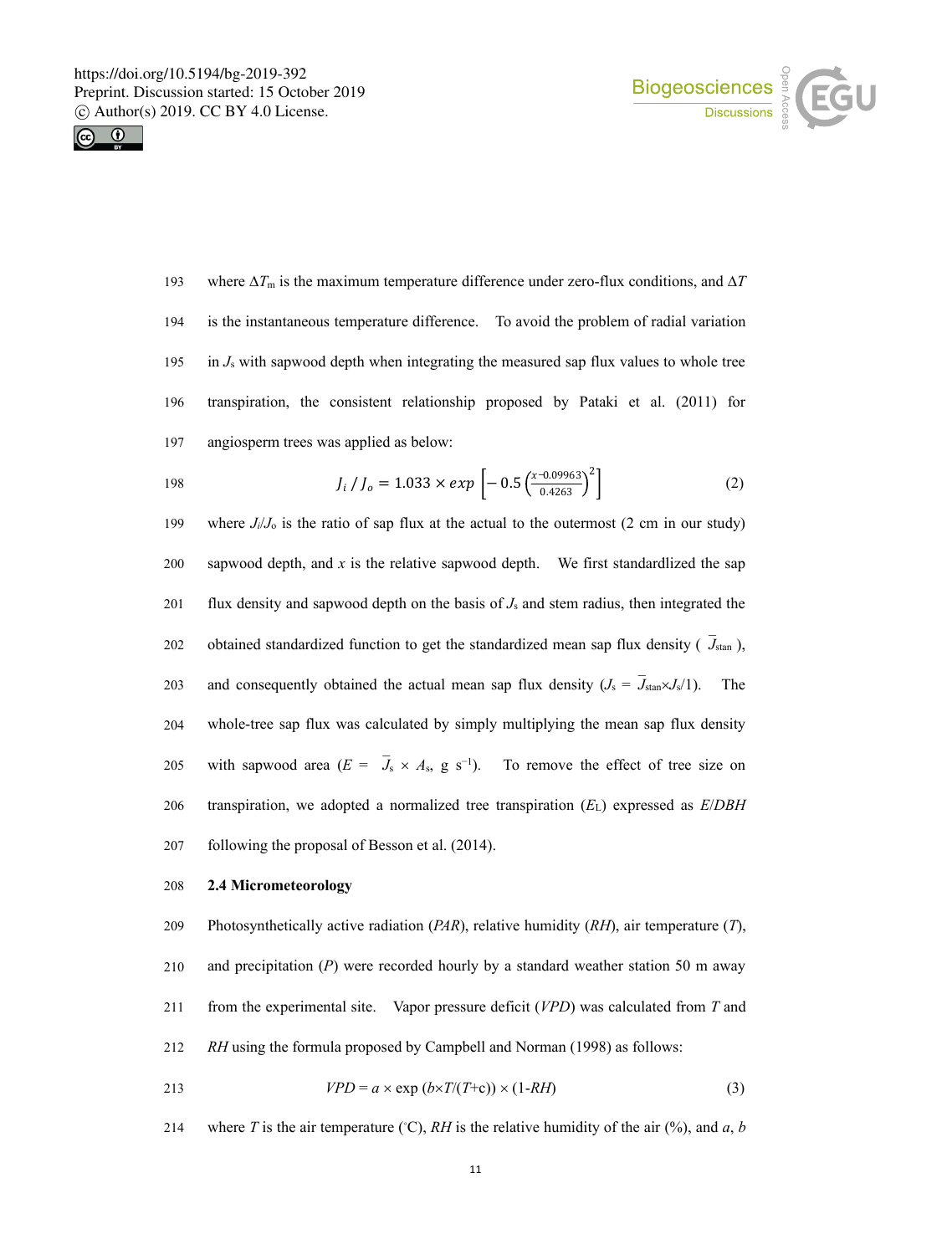



- 215 and  $c$  are constants with values of 0.611, 17.502 and 240.97, respectively.
- Additionally, soil samples were periodically collected in the experimental plots to
- measure the soil water contents (*SWC*) by gravimetric method.

# **2.5 Tree biometric parameters**

 Biometric parameters of the sample trees for sap flow monitoring were measured at the beginning of the experiment. Tree diameter at breast height (*DBH*) and tree height (*H*) were measured using a *DBH* ruler and a Tandem-360R/PC altimeter (Suunto, Finland), respectively. We chose 20 trees of each species from the surrounding area with different diameters to determine the sapwood area (*SA*), and empirical equations between *SA* and *DBH* were established and then were used to calculate the *SA* values for allsampled trees. For wood density determination, we used an increment borer to core the sapwood from six to seven trees outside the experimental site. The obtained wood cores were well wrapped by the wet towels and placed in sealed plastic bags, then immediately transported to laboratory where they were weighed by an electronic balance (Shinko, Japan, with an accuracy of 230 0.0001 g), and then dried to a constant weight at 80  $\degree$ C in an oven to obtain the dry 231 weight. The wood density values were calculated from the dry mass divided by fresh volume. The biometric parameters of the studied trees, including the diameter 233 breast height (*DBH*, cm), tree height (*H*, m), and sapwood area ( $A_s$ ,  $10^{-4}$  m<sup>2</sup>) were summarized in Table 1.

#### 235 **2.6 Whole tree and branch**  $A_s$ : $A_l$

In this study, three to ten branches (20 cm) with 50-200 healthy leaves from each of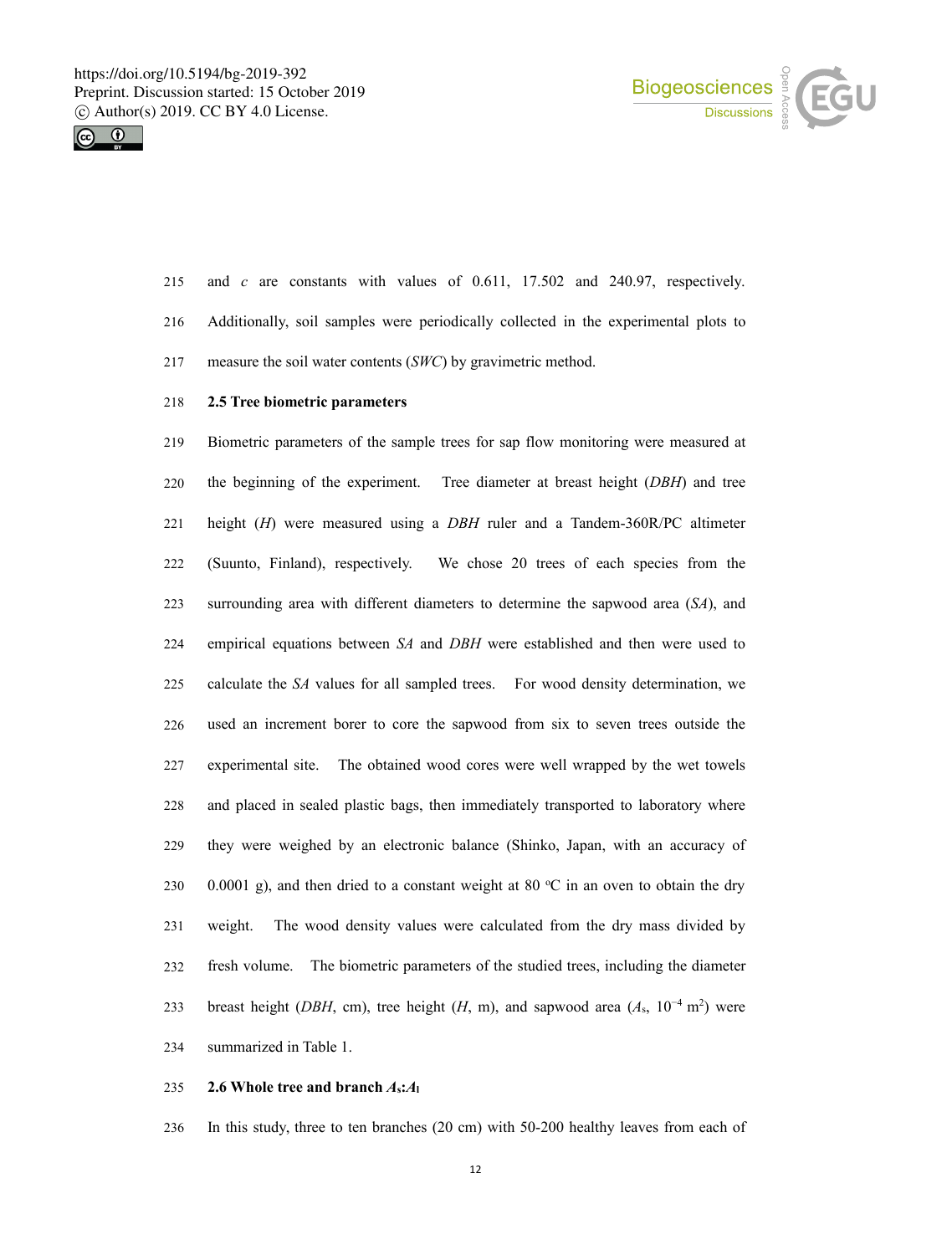



| 237 | five replicate trees per species for each treatment were randomly sampled and                |
|-----|----------------------------------------------------------------------------------------------|
| 238 | collected at the end of experiment. All the leaf and wood samples of twigs were              |
| 239 | oven dried at 80°C to obtain a constant weight.<br>Branch barks were removed                 |
| 240 | carefully to measure the branch diameter and consequently to calculate the branch            |
| 241 | sapwood area. All leaves on each branch were scanned (Li-3000A, Li-Cor, Inc.,                |
| 242 | Lincoln, NE) to calculate the branch $A_s$ : $A_1$ (the ratio of sapwood area to leaf area). |
| 243 | The whole tree $A_s:A_1$ was obtained by the following procedures.<br>Firstly, we            |
| 244 | calculated the values of leaf mass per area $(LMA)$ according to the measured leaf           |
| 245 | weight and the scanned leaf area mentioned above. Then, we adopted the following             |
| 246 | models to calculate the leaf biomass $(B1)$ (Gao et al., 2015):                              |

*M. macclurei* : Log (*B*l) = 0.5967 log (*DBH*<sup>2</sup> × *H*) −1.0986 (*n* = 4, *r* <sup>2</sup> = 0.96) (4)

*S. superba* : Log (*B*l) =0.7364 log (*DBH*<sup>2</sup> × *H*) −1.7732 (*n* = 4, *r* <sup>2</sup> = 0.99) (5)

249 By combining the calculated data of  $LMA$  and  $B<sub>1</sub>$ , we achieved the whole tree leaf area (*A*l) and finally obtained the whole tree *A*s:*A*l.

## **2.7 Water use efficiency**

 The leaf-level intrinsic water use efficiency (*WUE*i) was estimated by measuring photosynthetic carbon isotope discrimination (*Δ*) in bulk leaftissue at the end of the experiment (Farquhar et al., 1982). As proposed by Farquharet al. (1982), *Δ* is 255 inversely related to  $WUE_i$  in C<sub>3</sub> plants, with  $\Delta$  in bulk leaf tissue representing  $WUE_i$  integrated over the time when carbon was assimilated. The above-obtained dried leaves described in the previous section were crushed and sieved through a 150 mesh, 258 and then used to measure the C isotopic signatures  $(\delta^{13}C, \%)$  using Pee Dee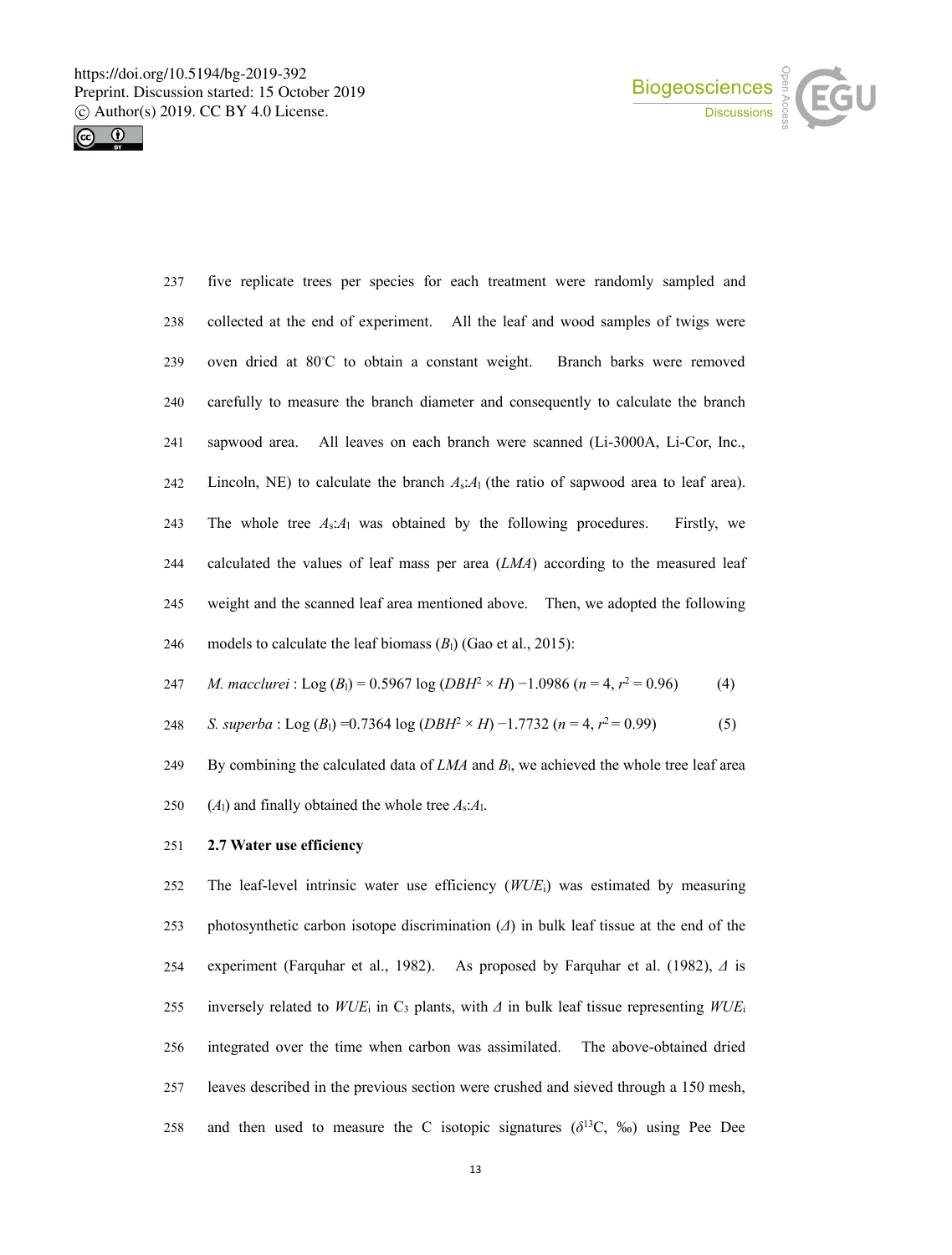



- 259 Belemnite (PDB) limestone and  $N_2$  as the standards. Photosynthetic <sup>13</sup>C  $^{13}C$
- 260 discrimination (*Δ*) was then calculated as:

$$
\Delta = \frac{\delta 13 C_{atm} - \delta 13 C_{plant}}{1 + \delta 13 C_{plant}/1000} \tag{6}
$$

- 262 where  $\delta^{13}C_{\text{atm}}$  is the carbon isotope ratio of the atmosphere and assumed to be  $-8.72\%$
- 263 (Gao et al., 2015). *WUE*<sup>i</sup> was calculated as:

$$
WUE_{i} = \frac{C_{a}}{1.6} \times \left(\frac{27.5 - \Delta}{27.5 - 4.4}\right)
$$
\n(7)

265 where *C*<sup>a</sup> is atmospheric carbon concentration (400 ppm), 27.5 (‰) is the 266 fractionation associated with enzyme reactions during CO2-carboxylation, and 4.4 (‰)

267 is the fractionation during  $CO<sub>2</sub>$  diffusion through stomata.

### 268 *Stable isotope composition of xylem water and environmental water*

 Different water samples for isotope analysis were collected from plant xylem water, soil water, groundwater and rain at the end of the experiment (mid-September). Suberized branch samples were collected from five selected trees for each treatment. The green tissue and outer bark were carefully removed to prevent the isotopic discrimination. These pretreated branches were immediately cut into 1-cm long 274 segments, sealed in a glass vial, and stored at  $-20^{\circ}$ C refrigerator after being transported to laboratory. Four rainfall samples were collected and analyzed for the isotope analysis. Soil samples at different depths (0-20, 20-40, and 40-60 cm) were collected from each experimental plot. Water from a small well near the experimental plots was collected as the groundwater and kept in the laboratory at 0-5 °C. The cryogenic vacuum extraction was used to extract water from soil and branch samples, and the obtained water was filtered with microporous membranes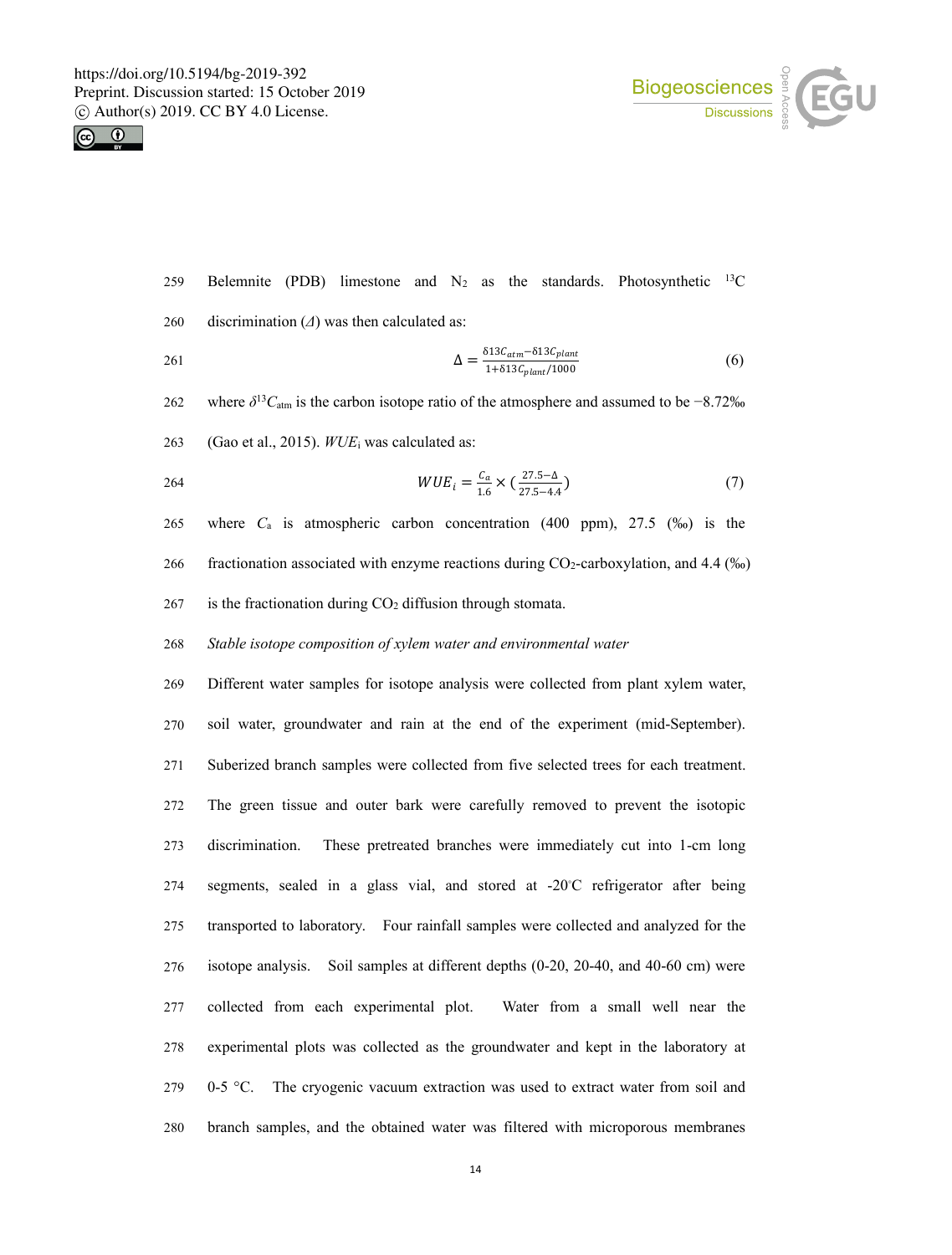



 (pore size 0.45 μm) to remove solid organic matters (Ehleringer et al., 2000). All the prepared water samples were measured for the hydrogen/oxygen isotopic composition using an isotope ratio mass spectrometer (Finnigan MAT253, USA). Specifically, 284 the analyzer gave D and <sup>18</sup>O ratios relative to V-SMOW, and revisions were  $\pm$  1‰ and  $\pm$  0.2‰ for D and <sup>18</sup>O, respectively. D and <sup>18</sup>O compositions of water samples were input in the IsoSource software V1.3.1 to quantitatively differentiate water in branches absorbed from different water sources (Phillips and Gregg, 2003). In the 288 process of calculation, mixtures were set to the hydrogen and oxygen isotopic compositions of the branch water. The increment and tolerance were set to 2% and 0.05%, respectively (Sun et al., 2018).

## **2.8 Statistical analysis**

292 Differences of monthly *SWC*, whole-tree and branch  $A_s$ : $A_l$ , and  $WUE_i$  among tree species and changed precipitation patterns were tested by the post hoc LSD test in the SPSS software package (SPSS Inc. 2003). Differences between the treatments were 295 considered statistically significant at  $p < 0.05$ . To establish and compare the correlations between whole-tree transpiration and *PAR* or *VPD*, the linear model (y =  $= ax + b$ ) and exponential saturation model [y =  $a \times (1-e^{-bx})$ ] were operated in Origin 8.0, where *a* and *b* are the fitting parameters.

### **3 Results**

### **3.1 Environmental factors**

 As shown in Figure 1, the monitored environmental factors exhibited pronounced seasonal variations. The maximum monthly mean *T* occurred in June with value of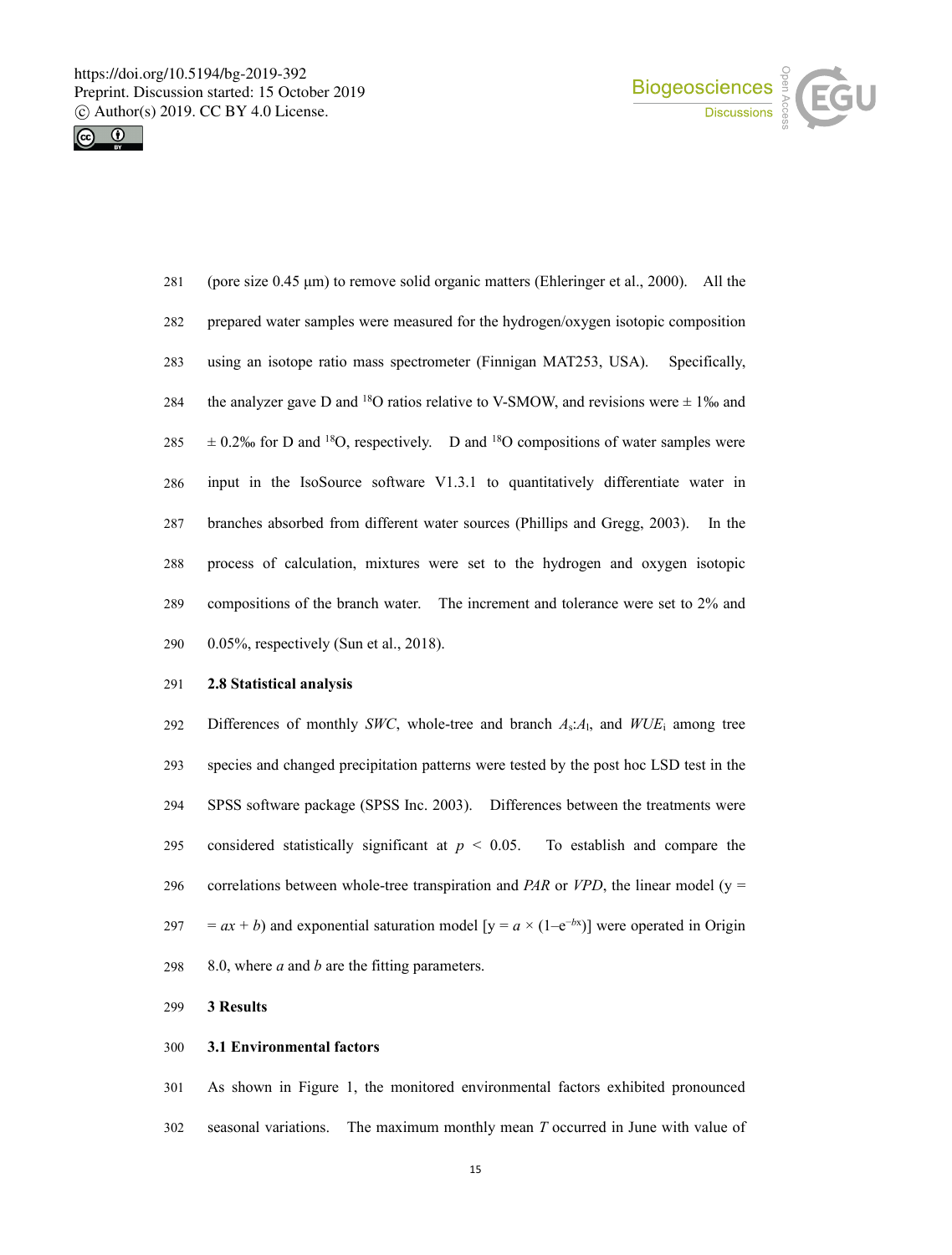



| 303 | 27.72°C, while the minimum monthly mean T was $13.83^{\circ}$ C and occurred in January.               |
|-----|--------------------------------------------------------------------------------------------------------|
| 304 | Large variation was observed in daily PAR values, ranging from 3.69 to 46.26 mol                       |
| 305 | $m^{-2}$ d <sup>-1</sup> , and the monthly mean <i>PAR</i> values during the whole experimental period |
| 306 | ranged from 16.44 (March) to 26.30 mol $m^{-2} d^{-1}$ (June). Total precipitation at the              |
| 307 | research site during the experimental period was 2094 mm. The precipitation was                        |
| 308 | unevenly distributed and occurred mainly between April and September, accounting                       |
| 309 | for approximately 84% of the annual total. It was noticeable that the heaviest                         |
| 310 | precipitation with a value of 498.6 mm occurred in August, while the lightest                          |
| 311 | precipitation occurred in February with only 2.7 mm. Difference in daily mean VPD                      |
| 312 | was remarkable between wet and dry seasons, reaching the peak (1.90 kPa) in                            |
| 313 | September and the lowest in March, respectively. Monthly measured SWC values                           |
| 314 | for the three manipulated precipitation treatments were shown in Figure 2.                             |
| 315 | According to the statistical analysis, the DD treatment possessed significantly lower                  |
| 316 | SWC values for majority of the experimental months, with approximately 5%-30%                          |
| 317 | decline compared to BC and ED treatments, and no difference was observed between                       |
| 318 | the BC and ED treatments in the wet season. Regarding the seasonal variations, the                     |
| 319 | highest SWC values occurred in May for all three treatments, ranging from 26.0% to                     |
| 320 | 31.0%.<br>Compared to the wet season, the average SWC values decreased by                              |
| 321 | $9.8\% - 13.7\%$ in the dry season.                                                                    |

# **3.2 Daily tree transpiration**

 The daily normalized tree transpiration (*E*L) of two tree species under dry (from October to the next February), spring drought (from March to May), and wet (from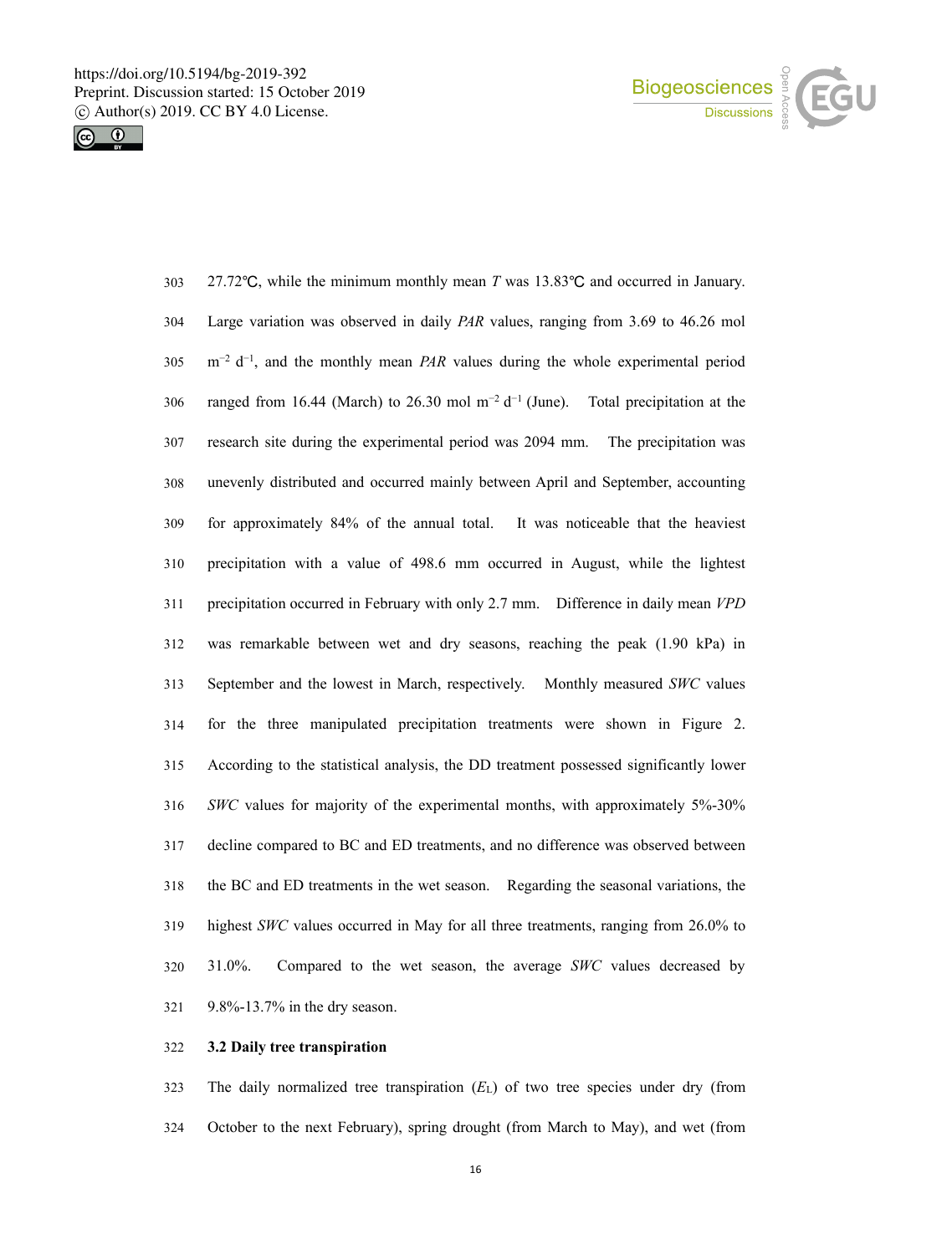



 June to September) season was presented in Figure 3. Generally, *E*<sup>L</sup> was higher in wet season than in dry and spring drought seasons. *M. macclurei* transpired more water than *S. superba* under the same treatment for most sunny days, and it wasmore significant during the periods of dry and spring drought seasons. In terms of temporal change, *E*<sup>L</sup> was relatively higher in wet and early dry seasons (October), but showed a clear decline during later dry season, while increased and generally maintained stable for the spring drought. The changed precipitation pattern has obviously posed an effect on tree transpiration. Specifically, no significant difference of transpiration for the three precipitation treatments was observed for both tree species in the wet season, and such non-distinction in transpiration had continued until later October. During the dry season, trees in BC plots experienced a relatively 336 stronger transpiration (generally exceeded 40 kg day<sup>-1</sup> m<sup>-1</sup>) than those under DD 337 treatments (mostly maintained at about  $10{\text -}20$  kg day<sup>-1</sup> m<sup>-1</sup> after November). Differing from those in the wet and dry seasons, *E*<sup>L</sup> values of ED treatment were significantly lower for both tree species than those of other two treatments during the spring drought period.

 To analyze the tree transpiration changes of two tree species with the changed precipitation pattern, we averaged the daily tree transpiration and calculated the decline percentages with the seasonal changes. Compared to the wet season, the transpiration of *M. macclurei* declined by 43% to 47% for the three treatments, while the decline percentages for *S. superba* were from 33% to 46%, during the dry season, and the DD treatment led to a largest decline in transpiration for both tree species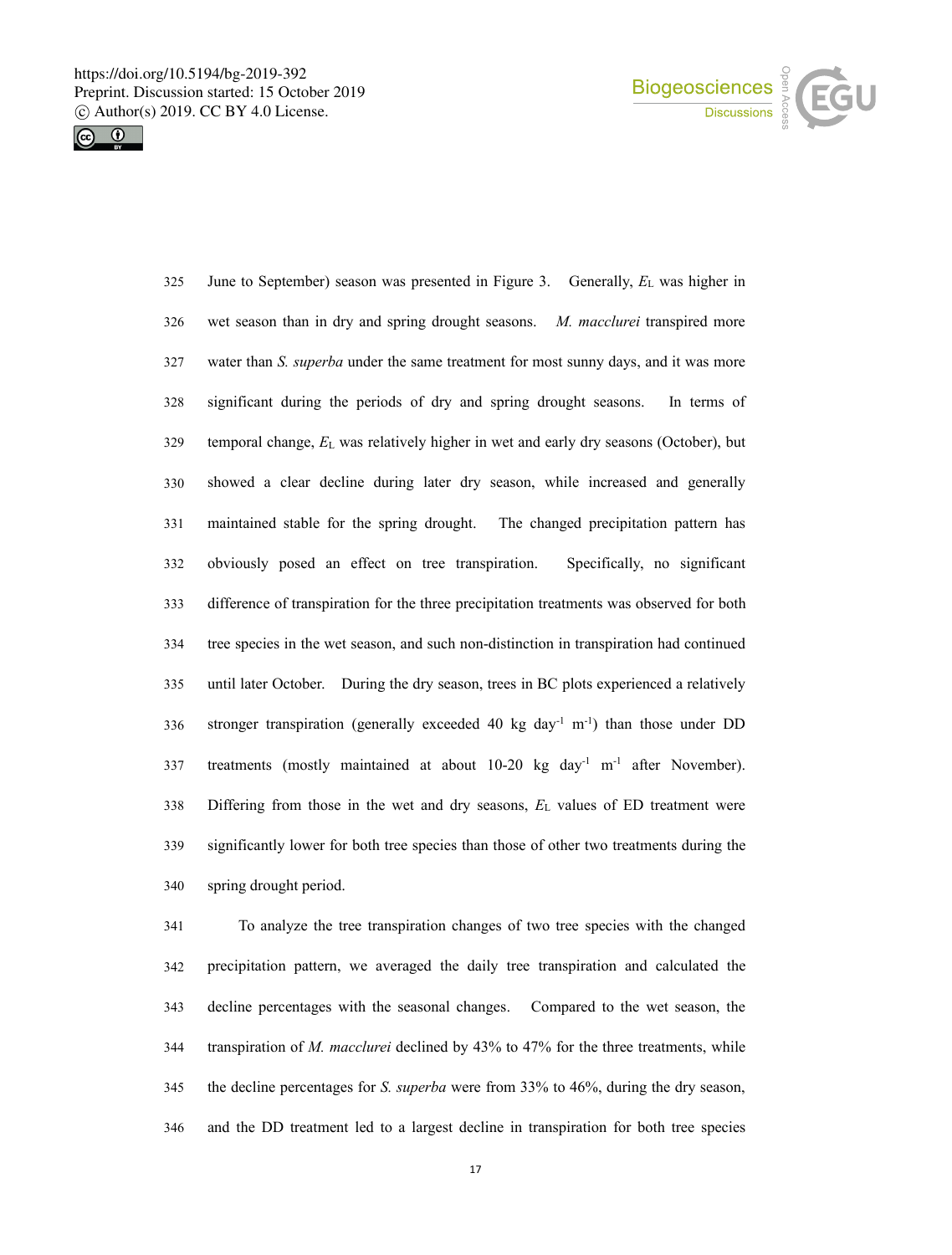



 among the three treatments. Similarly, the transpiration of *S. superba* and *M. macclurei* under ED treatment during the spring drought period has decreased by 8.6% and 34%, respectively, with *M. macclurei* undergoing greater drop (26%-35%) than *S. superba* (8%-28%) for the three different treatments.

## **3.3 Water use efficiency and** *A***s:***A***<sup>l</sup> value**

 As listed in Table 2, the wateruse efficiency (*WUE*i) ranged from 64.8 to73.7 µmol 353 mol<sup>-1</sup> for *S. superba*, and 61.8 to 63.9 µmol mol<sup>-1</sup> for *M. macclurei*. No distinct precipitation treatment or species differences of *WUE*<sup>i</sup> were found, except a significantly higher value for *S. superba* under DD treatment. The branch and whole-tree *A*s:*A*l, however, showed significant differences between two tree species. 357 To be specific, the branch and whole-tree  $A_s:A_1$  of *M. macclurei* were 7.7% ~ 30.7% lower than those of *S. superba* among the different rainfall treatments (*p* < 0.05). It is remarkable that the *A*s:*A*<sup>l</sup> values of *M. macclurei* trees under the DD treatment experienced the biggest drop (decreased by 30%), and the smallest decrease (with values of 7.7% and 14%) under the ED treatment. Whereas for the same tree species, 362 sampled trees in three different manipulated precipitation blocks shared similar 363 whole-tree  $A_s$ : $A_l$  values ( $p > 0.05$ ).

### **3.4 Proportions of water resources use**

 Oxygen stable isotopes measurements and analyses by IsoSource model (Figure 4) showed that trees obtained water predominantly from rainwater and soil water, which generally account for more than 80% of xylem tree water use. Normally, the rainwater use of *M. macclurei* for BC and ED treatments was higher than that of *S.*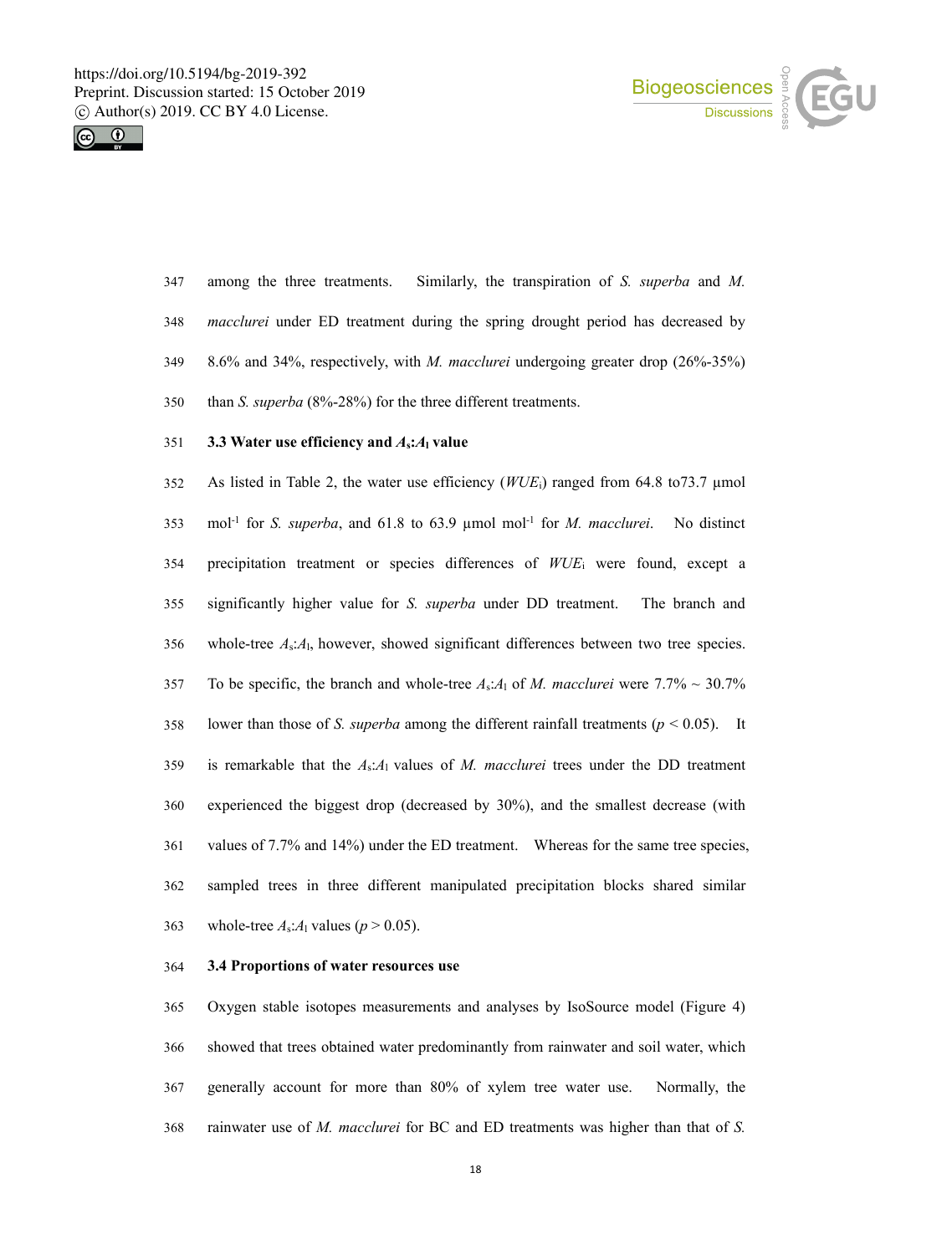



| 369 | <i>superba</i> , but not for the treatment of DD. The utilization of soil water by M.       |
|-----|---------------------------------------------------------------------------------------------|
| 370 | <i>macclurei</i> trees showed no obvious treatment-difference. However, attributed to the   |
| 371 | full use of rainwater, the consumption of soil water by S. <i>superba</i> in DD plots (29%) |
| 372 | was relatively lower than that under the other two treatments (45.3% for BC, and            |
| 373 | 49.5% for ED, respectively). In terms of soil water use depth, both tree species took       |
| 374 | $20.8\% \sim 39.6\%$ of water from a relatively deeper layers (40-60 cm soil layer and      |
| 375 | groundwater), whereas the transpiration proportion obtained from shallow soil layers        |
| 376 | water (0-40cm) for the different precipitation treatment plots accounted for 17.1% $\sim$   |
| 377 | 30.9%, and S. <i>superba</i> was inclined to use more deeper water and groundwater than     |
| 378 | M. macclurei.                                                                               |

### **3.5 Tree water use in response to** *VPD* **and** *PAR*

 Responses of *E*<sup>L</sup> to *VPD* and *PAR* for both species in dry, and spring drought and wet seasons were presented in Figures 5-6, indicating that tree transpiration could be well explained by *VPD* and *PAR*. Significantlinear relationships were established between  $E_L$  and *VPD* for the *S. superba* and *M. macclurei* ( $R^2$  values ranged from 0.20 384 to  $0.81, p \le 0.05$ , except under BC treatment in wet season. Normally, the slopes of fitted lines in BC treatment were significantly higher than those in DD and ED treatments, with values of BC > DD > ED in sequence. During spring drought, a much flatter change in daily transpiration with increasing *VPD* was observed in *M. macclurei* of BC treatment. For the DD and ED treatments, there was no significant difference in the slopes of the fitted linear relationships for the three periods within the same tree species. We used the exponential saturation model to explore the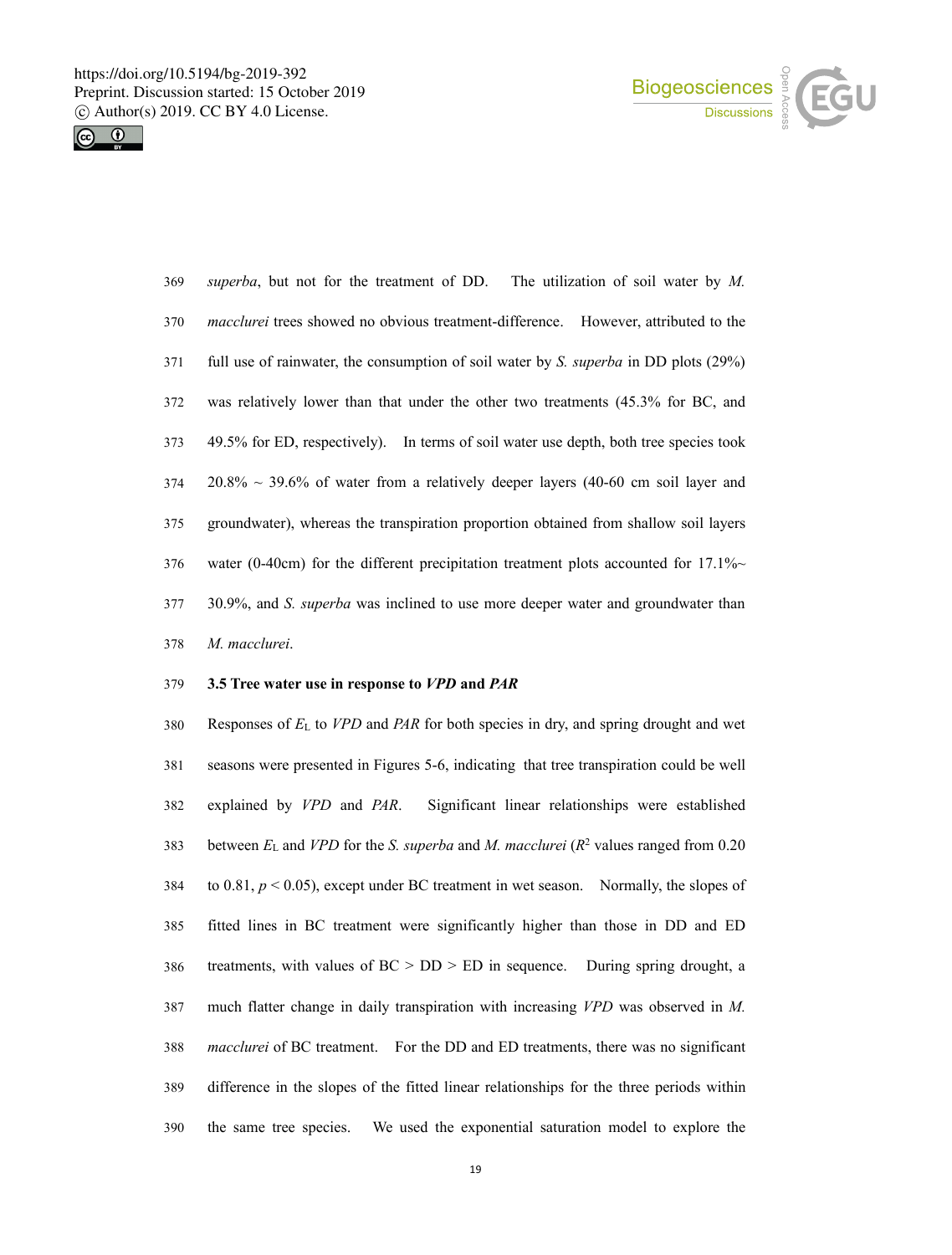



| 391 | relationships between $E_L$ and PAR for all treatments. As suggested by Gao et al.           |
|-----|----------------------------------------------------------------------------------------------|
| 392 | $(2015)$ , parameter b might indicate the sensitivity of tree transpiration to the           |
| 393 | environmental variables in the exponential saturation model. Compared with BC                |
| 394 | and DD treatments, tree transpiration under ED treatment for both species generally          |
| 395 | showed less sensitivity to the increasing <i>PAR</i> , especially under dry season. Further, |
| 396 | variations in parameter b could not be ignored, with values ranging from $-6.89$ to 0.08     |
| 397 | Though no obvious change pattern was observed for the<br>for different treatments.           |
| 398 | parameter b in the relationships between tree transpiration and PAR, the changes of $E_L$    |
| 399 | with increased VPD still indicated that the sensitivity of M. macclurei was slightly         |
| 400 | higher than that of <i>S. superba</i> .                                                      |

# **4 Discussion**

## **4.1 Transpiration**

 The results indicated that tree water utilization varied with time and tree species at the experimental site. Changed climatic indices are the main reasons for the temporal 405 variation of tree water use, as partly supported by the well-established relationships between *E*<sup>L</sup> and *VPD* or *PAR* (Figure 5 and 6). With more precipitation, higher *SWC*, *VPD*, and *T* values, both tree species undoubtedly transpired more water during the wet season. Despite sufficient precipitation, tree transpiration still experienced a decrease from March to May, even under the BC plots, which is mainly due to the cloudy/rainy days and lower *VPD* or *PAR*. It is noticeable that the transpiration in October for both species remained at a relatively high level, which could be attributed to the correspondingly higher evaporative demand and *PAR*.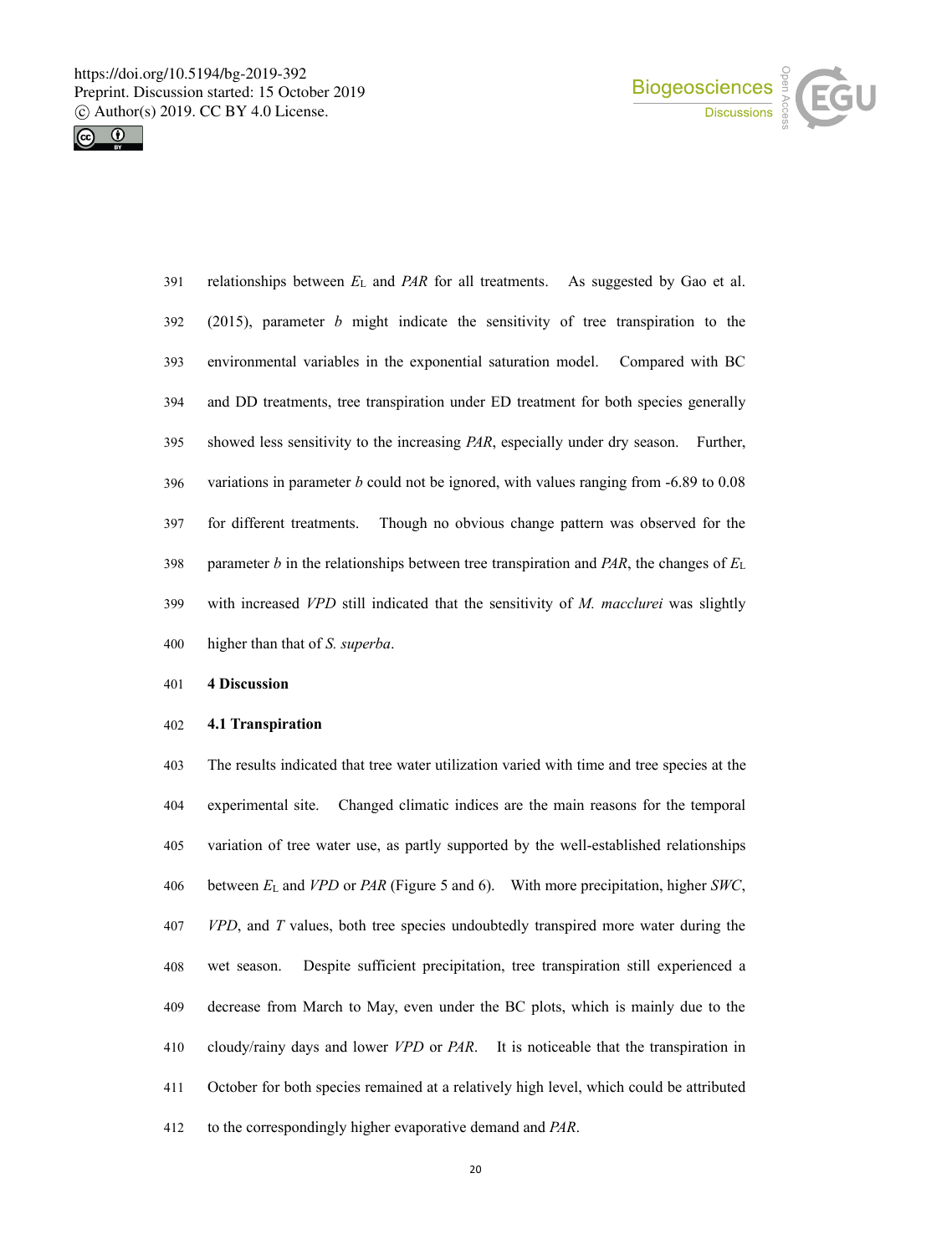



| 413 | Tree hydraulic characters and biometric parameters could explain the diverse tree                   |
|-----|-----------------------------------------------------------------------------------------------------|
| 414 | water use (Zinnert et al., 2013; Seyoum et al., 2014).<br>For example, S. superba                   |
| 415 | possessed a relatively higher wood density and a less transpired water than M.                      |
| 416 | macclurei (Table 1 and Figure 3). Similar results were also reported by Köcher et al.               |
| 417 | (2013), which demonstrated that tree species with lower wood density might have the                 |
| 418 | ability to utilize more water when transpiration demands are high than species with                 |
| 419 | Since the hydraulic conductivity is conversely related to<br>higher wood density.                   |
| 420 | sapwood density (Pratt et al., 2007), the lower wood density of M. macclurei favored                |
| 421 | a higher hydraulic conductivity, partly explaining why $M$ . macclurei had the higher               |
| 422 | transpiration quantity during most experimental time. Results indicated that the S.                 |
| 423 | superba had a significantly larger Huber value $(A_s:A)$ (Table 2), which means this                |
| 424 | species would be less access to water and can further reduce the risk of xylem                      |
| 425 | cavitation (Zolfaghar et al., 2014). Similar results, i.e., larger Huber values but less            |
| 426 | transpired water, were also reported in Nolan et al. (2018), indicating that S. superba             |
| 427 | was more likely to be drought-tolerant. As a stable and reliable indicator, xylem                   |
| 428 | water $\delta^{18}$ O values can be regarded as an integrated estimate of water uptake by roots,    |
| 429 | and it could help to distinguish the main water source used by a plant by comparing                 |
| 430 | them with those of potential water sources (Jackson et al., 1999; Liu et al., 2010).                |
| 431 | We compared the xylem water $\delta^{18}O$ values between <i>S. superba</i> and <i>M. macclurei</i> |
| 432 | $(-5.80 \pm 0.02\%)$ and $-5.66 \pm 0.28\%$ , respectively) and presented the water use             |
| 433 | proportion in Figure 4. The results suggested <i>M. macclurei</i> used less groundwater,            |
| 434 | but consumed more water from the shallow soil (0-60 cm soil depth) than S. superba.                 |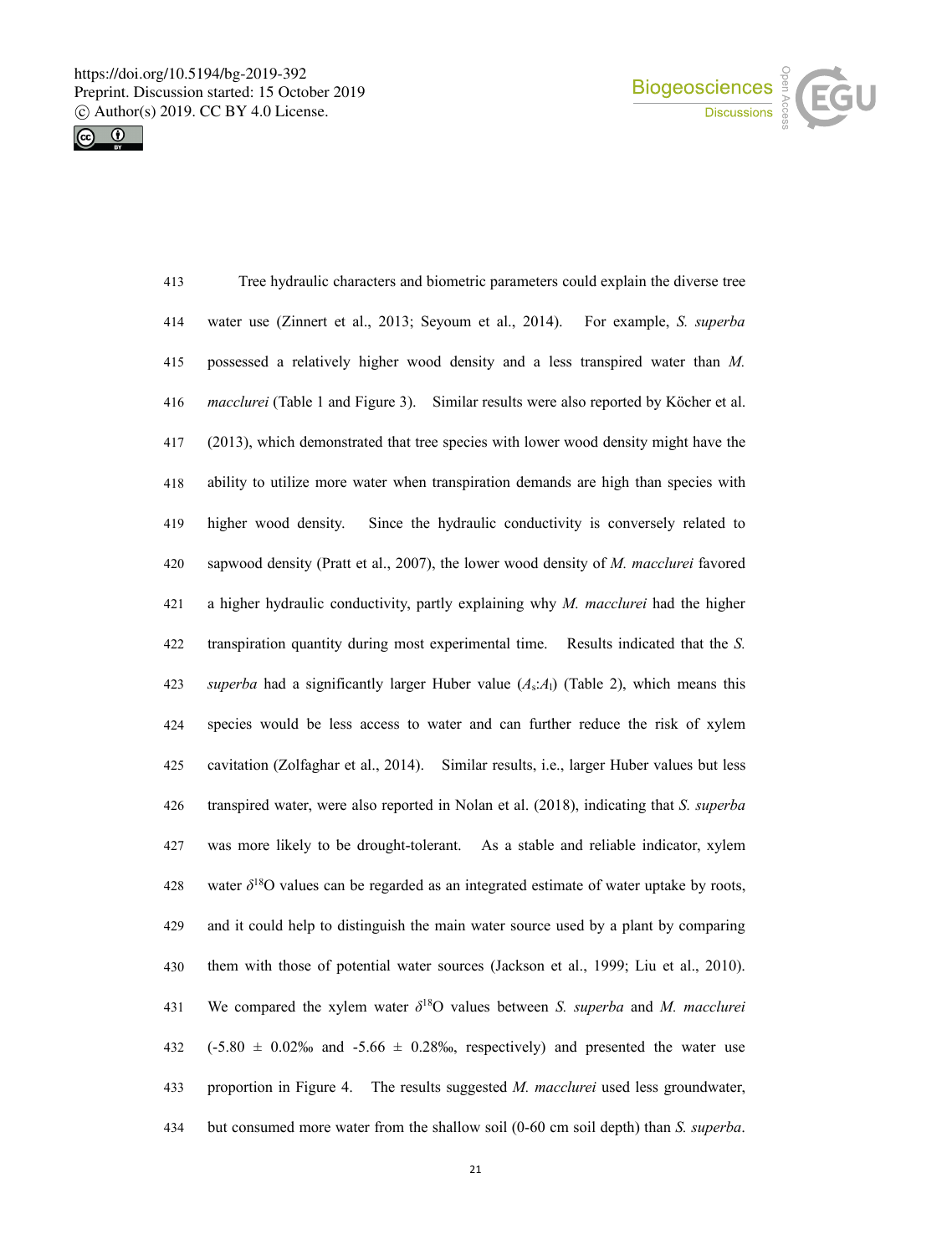



- Combined this water use proportion with the hydraulic characters (for example, Huber
- value, stem wood density, etc.), the water relations of *M. macclurei* and *S. superba* are
- consistent with drought avoidance and drought tolerance strategies, respectively.

# **4.2 Influence of changed precipitation patterns on wateruse of coexisting trees**

 As illustrated in Figure 3, the manipulated precipitation has significantly changed the transpirations of both *M. macclurei* and *S. superba*. Similar reduction of tree transpiration following precipitation exclusion was also reported in other studies (Besson et al., 2014; Pangle et al., 2015). The significant decrease of soil water content and the associated water availability were considered as the most direct reason for the decrease of tree water use (Figure 2 and 3). Furthermore, precipitation was also a crucial limiting factor of *WUE*<sup>i</sup> (Battipaglia et al., 2014). Scanlon and Albertson (2004) pointed out that *WUE*<sup>i</sup> changed along the aridity gradient and increased as precipitation decreased. Moreno-Gutierrez et al. (2012) also stated that many drought tolerant plants have increased *WUE*<sup>i</sup> compared to drought avoiding plants. In this study, an obvious increase of *WUE*<sup>i</sup> of *S. superba* in DD treatment 450 might indicate its better ability to cope with drought and ensure their own growth. Moreover, under the conditions of water scarce, drought stress is the main influencing factor on plant survival and growth. Various mechanisms, including controlling growth rate, adjusting leaf area index, increasing *WUE*i, and uptaking water from deep soil, would help plants adapt to this stress (Lévesque et al., 2014; Nock et al., 2011; Sun et al., 2011). In our study, the utilization of water from distinct soil layers by the two tree species was observed under relatively drier condition. The difference in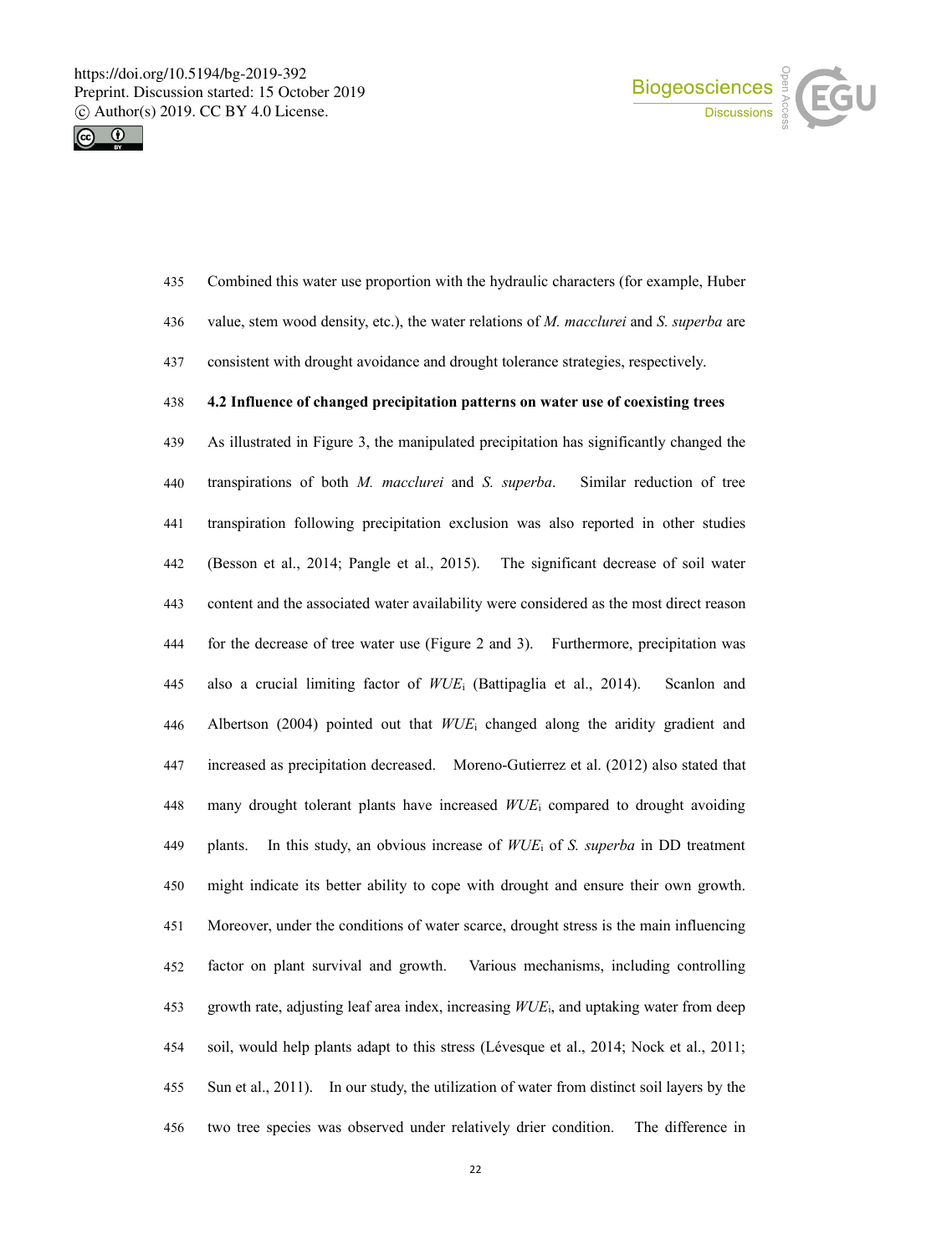



 root biomass distribution of *M. macclurei* and *S. superba* may be the possible reason for the different water use proportion. According to Hu et al. (2018), *S. superba* and *M. macclurei* allocate approximately 47% and 72% of the total root biomass to the shallow soil layers, respectively. This could also explain the higher transpiration rate of *M. macclurei* than that of *S. superba* even during dry and spring drought periods, as the less and lighter rain events that only kept the soilupper layer moist could render *M. macclurei* convenience of obtaining shallow layer water, while *S. superba* had to turn to deeper soil water by way of allocating more root biomass to the deeper soil layers.

#### **4.3 Implications**

 Availability of water can influence species composition and structure in many ecosystems as well as species distribution of vegetation zones(Corbin et al., 2005; Liu et al., 2010). Our result that the *M. macclurei* maintained a higher transpiration even under the relatively dry condition suggests its advantage under the present environment, but it would face the risk of embolism in severe long-term drought due to its relatively more root biomass allocation in shallow soil, lower wood density and *A*s:*A*<sup>l</sup> values. In contrast, with more root biomass allocated in the deep layer, higher Huber values, and higher wood density, *S. superba* might be drought tolerant and less prone to xylem embolism (McDowell et al., 2008). Additionally, the sensitivity of tree transpiration to meteorological factors such as *VPD* and *PAR* could beindicated by the slopes of the established fitting functions (Figure 5 and 6). As proposed by Sala et al. (2010), lower slopes implies a less increasing extent ofwater transpiration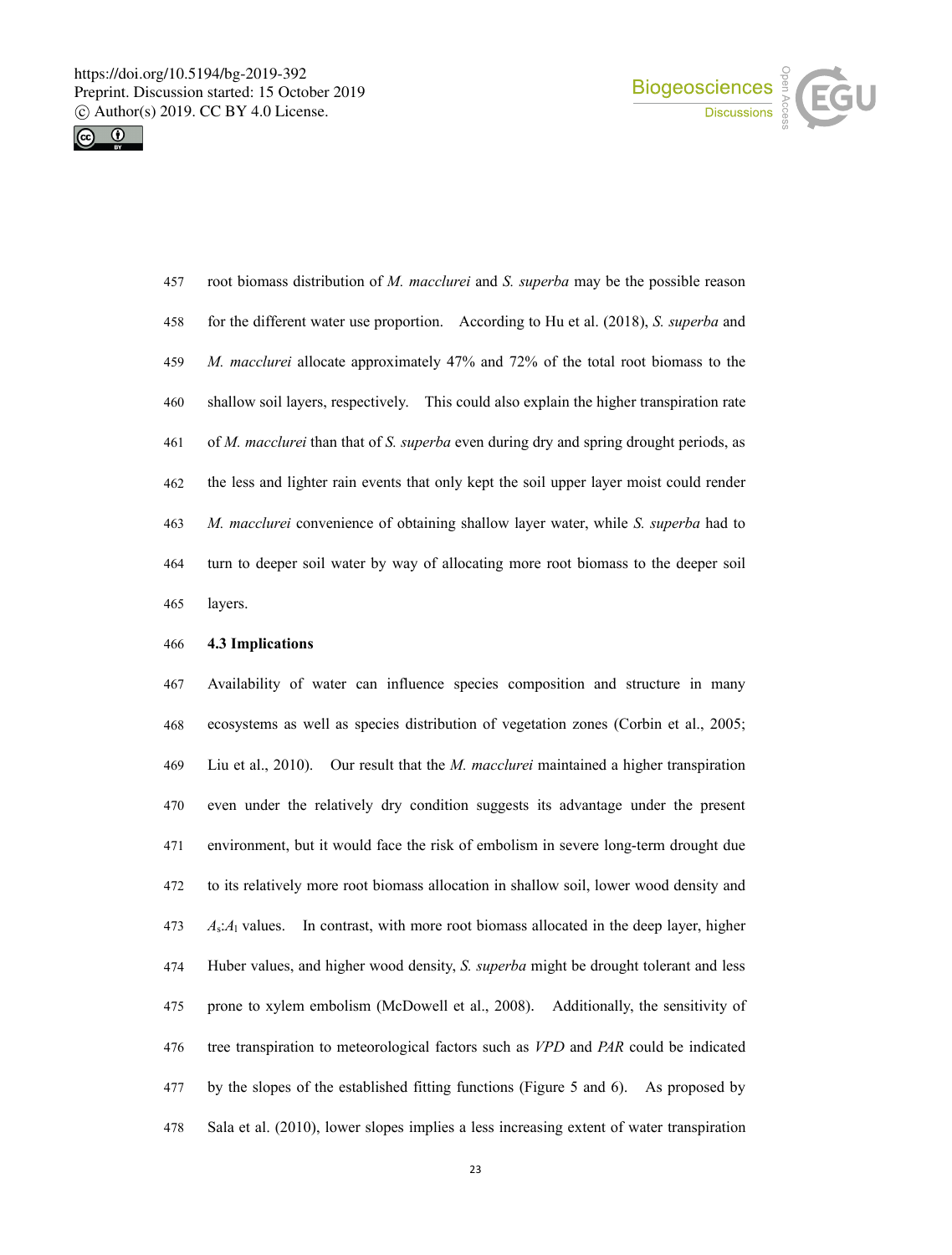



 following the increasing *VPD* or *PAR* under the DD and ED treatment, suggesting a potential of smaller increasing extent of carbon uptake due to the stomatal closure when potential drought stress happens. Considering the importance of stomata sensitivity for tree's growth, a higher transpiration rate under low *VPD* and higher light demands are regarded as adaptive characteristics of the pioneering successional tree species for ecological restoration (van Gelder et al., 2006), and our results also proved that the *M. macclurei* was more sensitive to the environmental variations than and therefore possessed a competitive advantage over *S. superba* under current climatic condition in this moistforest. These different water use strategies allow the coexisting species to exploit resources differentially and can partially explain the current coexistence of both species. However, changes in the length and intensity of drought events could lead to alternation in the dominance of tree species. This becomes particularly important for lower subtropical ecosystems in South China, where it has experienced considerable chages of precipitation patterns in the recent decades (Cao et al., 2012). From this point, a chronic, prolonged drought could have a stronger negative effect on *M. macclurei* than on *S. superba*, since hydraulic failure would become a serious threat under long droughts. Therefore, we might expect that 496 their current coexisting relations be altered under the potential future changes in precipitation pattern.

#### **5 Conclusion**

 Manipulated precipitation changes including drier condition and changed precipitation seasonality have a species-specific impact on water use of dominant tree species in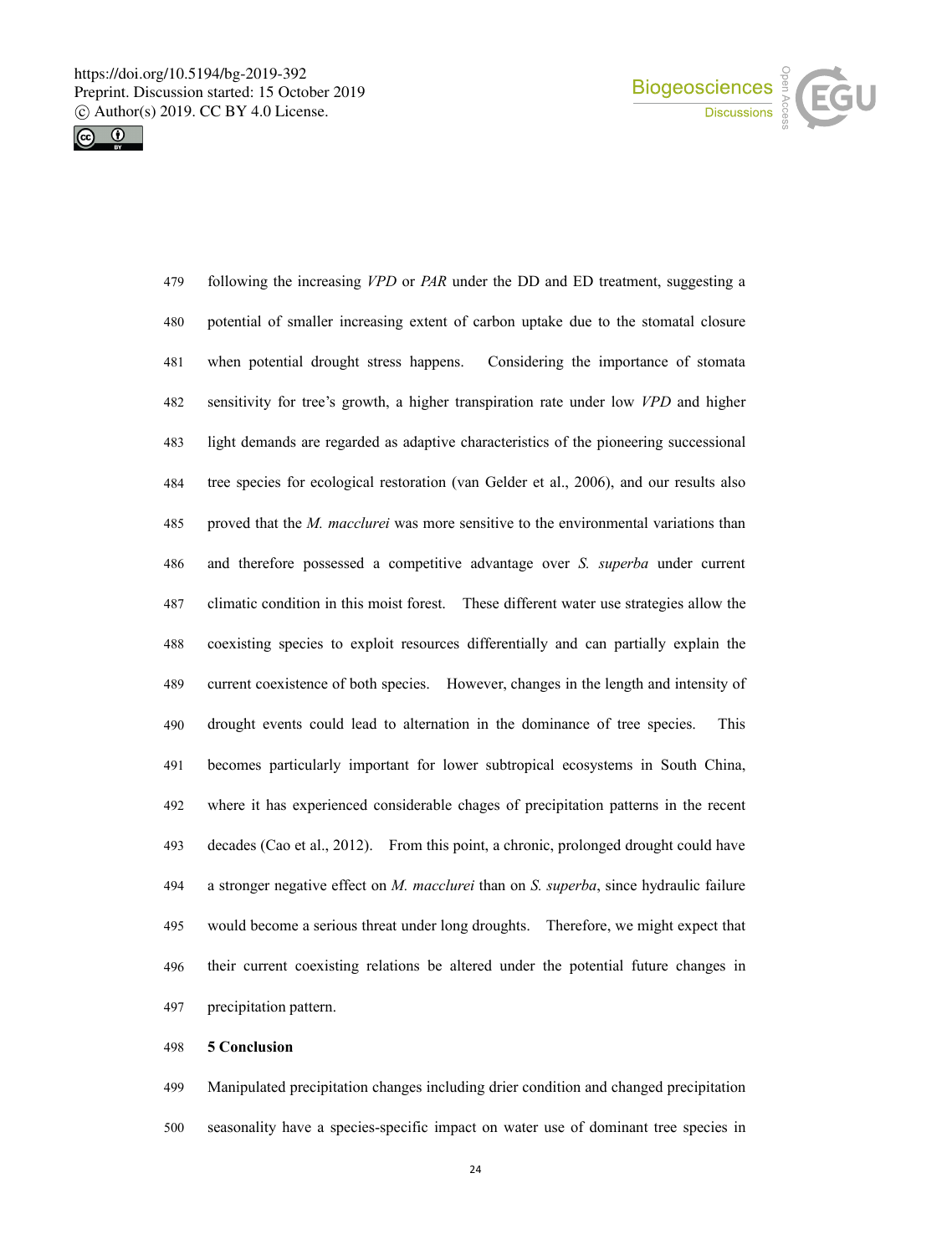



 normalized daily transpiration was generally higher in wet season than those under dry and spring drought condition. *M. macclurei* that distributes more root biomass in shallow soil layers transpired more water than *S. superba* even under dry/spring drought period, implying that the shallow soil layer still does not experience the drought stress under the current climate conditions, and thus the advantage of acquiring shallow water for *M. macclurei* is guaranteed*.* The manipulated precipitation exclusion significantly reduced the transpiration for both tree species, and a greater decrease of *E*<sup>L</sup> was observed for *M. macclurei* than for *S. superba* under the drier conditions. Though no significant difference in branch and whole *A*s:*A*<sup>l</sup> values was induced by the precipitation exclusion, the measured oxygen stable isotopes showed utilization of distinct water resources for the two studied tree species, with *M. macclurei* preferring to a shallow soil water, and *S. superba*, however, being more inclined to a deeper soil water. Linear relationships between *E*<sup>L</sup> and *VPD* established for both species under different treatments further explained the 516 species-specific water use under the changing water conditions. Our findings have emphasized the importance of current changing precipitation patterns in subtropical moist zones for the coexistence of maturing individuals with different functional types.

the subtropical evergreen broad-leaved forest. During the experimental period,

 *Author contribution statement.* ZP, SWJ, GJG and OYL conceived and designed the experiments. GJG, ZP, RXQ, ZLW, and NGY performed the experiments. OYL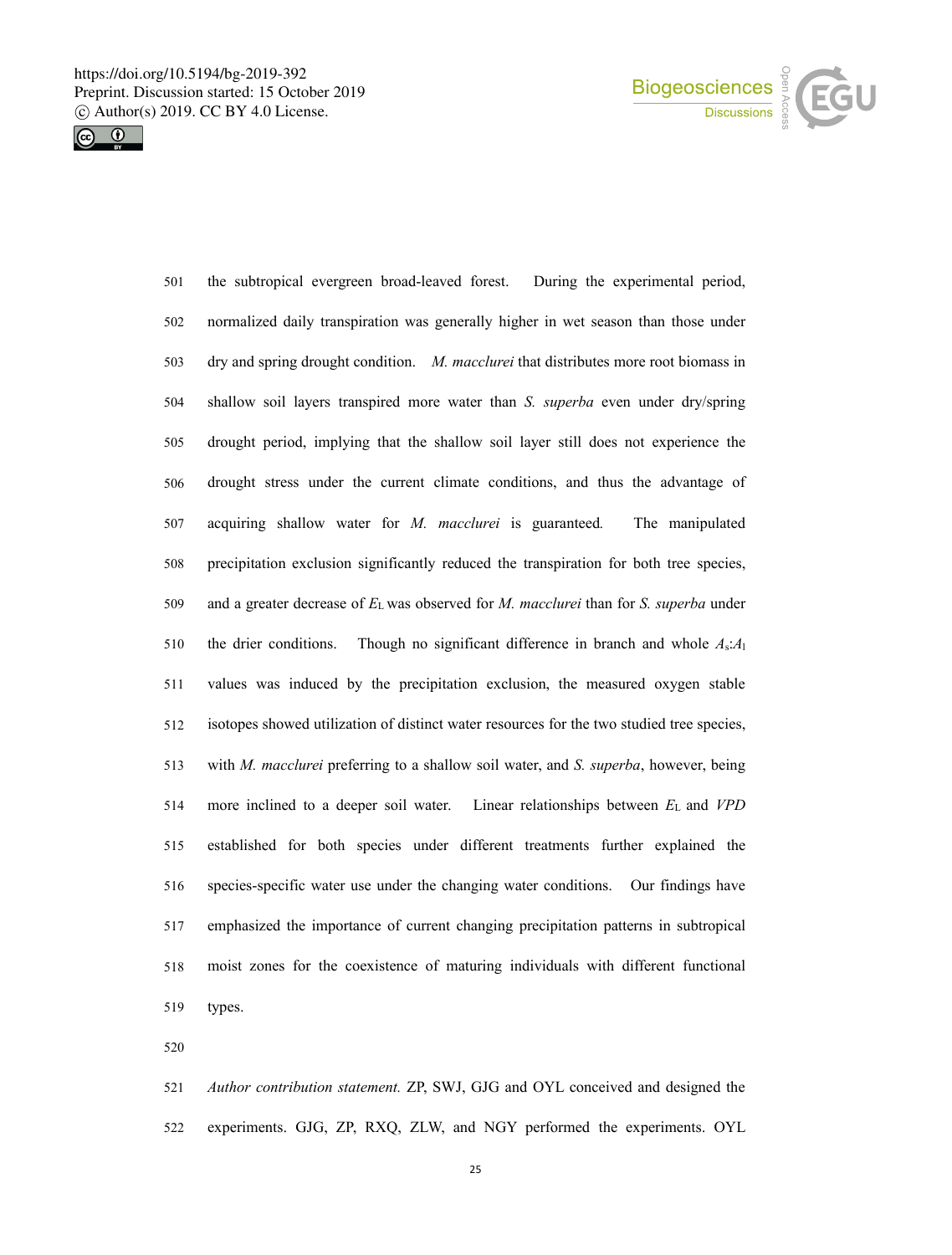



- analyzed the data and wrote the manuscript, ZP was involved in the revision of the
- manuscript, other authors provided editorial advice.
- *Competing interests.* The authors declare no conflict of interest.
- *Acknowledgments*. We would like to thank the staff in Heshan National Field Research Station of Forest Ecosystem, and particularly thank Mr. Zhipeng Chen who helped with instruments maintenance. This study was financially supported by National Natural Science Foundation of China (41630752, 31700334, 41172313, 31425005) and National Key Research and Development Program (2016YFC0500106-02).
- 

### **References**

Allen, C.D., Macalady, A.K., and Chenchouni, H.: A global overview of drought and

 heat-induced tree mortality reveals emerging climate change risks for forests. For. Ecol. Manage., 259, 660-684,2010

- Battipaglia, G., De Micco, V., Brand, W.A. Saurer, M., Aronne, G., Linke, P., and
- Cherubini, P.: Drought impact on water use efficiency and intra-annualdensity
- fluctuations in Erica arborea on Elba (Italy). Plant Cell Environ., 37 (2), 382-391, 2014.
- Besson, C.K., Lobo-do-Vale, R., Rodrigues, M.L., Almeida, P., Herd, A., Grant, O.M.,
- David, T.S., Schmidt, M., Otieno, D., Keenan, T.F., Gouviea, C., Meriaux, C.,
- Chaves, M.M., and Pereira, J.: Cork oak physiological responses to manipulated
- water availability in a Mediterranean woodland. Agr. Forest Meteorol., 184,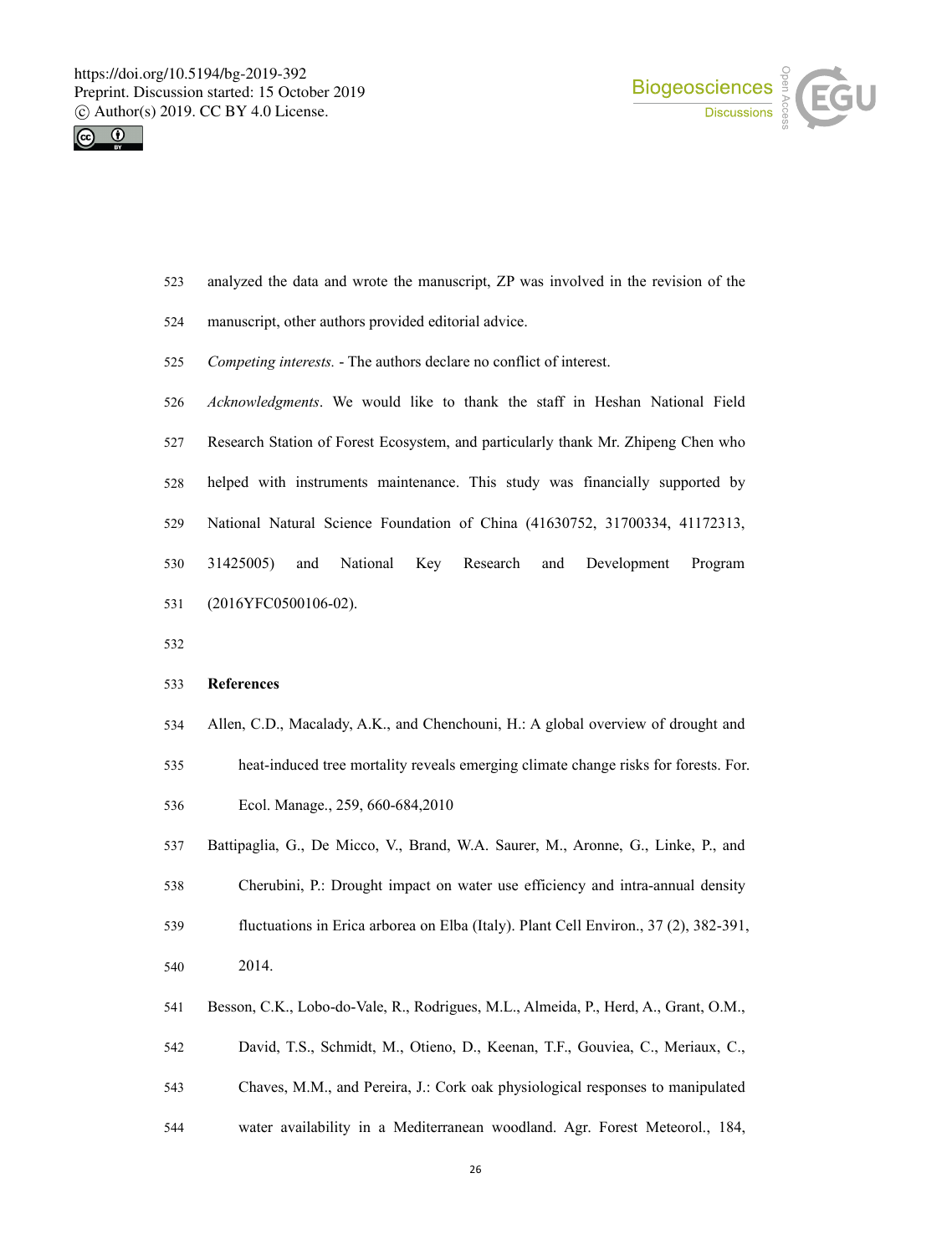



- 230-242, 2014.
- Campbell, G.S. and Norman, J.M.: An Introduction to Environmental Biophysics.
- Springer-Verlag: New York, 1998.
- Cao, C.X., Zhao, J., Gong, P., Ma, G.R., Bao, D.M., and Tian, K.: Wetland changes
- and droughts in southwestern China. Geomat Nat. Haz. Risk., 3, 79-95, 2012.
- Cook, B.I., Ault, T.R., and Smerdon, J.E.: Unprecedented 21st century drought risk in

the American Southwest and Central Plains. Sci. Adv., 1, 1-7, 2015.

- Corbin, J.D., Thomsen, M.A., Dawson, T.E., and D'Antonio, C.M.: Summer water
- use by California coastal prairie grasses:fog, drought, and community composition. Oecologia, 145, 511-521, 2005.
- Dai, Y., Zheng, X.J., Tang, L.S., and Li, Y.: Stable oxygen isotopes reveal distinct
- water use patterns of two *Haloxylon* species in the Gurbantonggut Desert. Plant Soil, 389, 73-87, 2015.
- del Castillo, J., Comas, C., Voltas, J., and Ferrio, J.P.: Dynamics of competition over
- water in amixed oak-pine Mediterranean forest: Spatio-temporal and physiological components. Forest Ecol. Manag., 382, 214-224, 2016.
- Drake, P.L. and Franks, P.J.: Water resource partitioning, stem xylem hydraulic properties, and plant water use strategies in a seasonally dry riparian tropical rainforest. Oecologia 137, 321-329, 2003.
- Ehleringer, J.R., Roden, J., and Dawson, T.E.: Assessing ecosystem-level
- waterrelations through stable isotope ratio analyses. In:Sala, O.E., Jackson, R.B.,
- Mooney, H.A., Howarth, R.W. (Eds.), Methods in Ecosystem Science. Springer,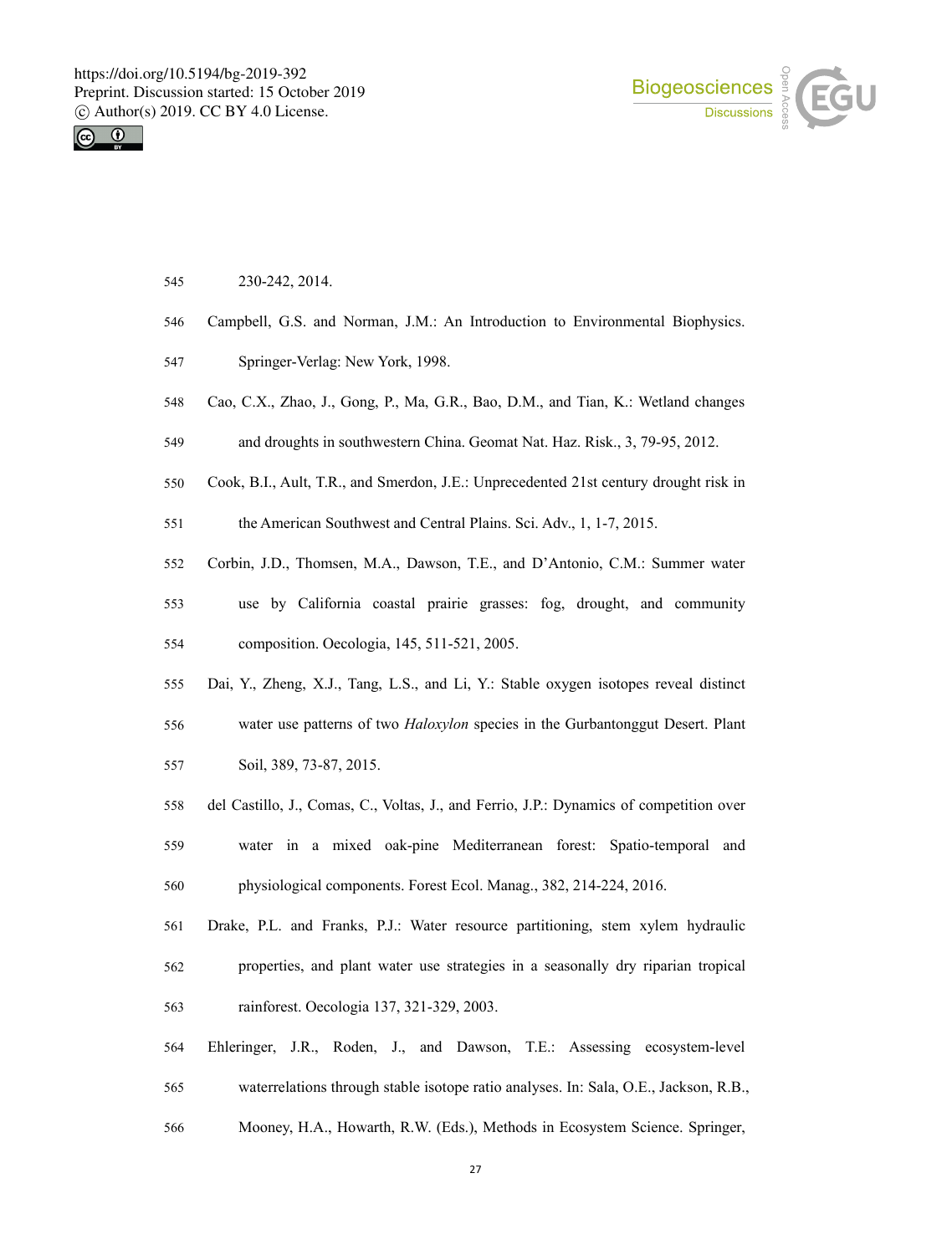



- New York, pp, 181-198, 2000
- Farquhar, G.D., O'Leary, M.H., and Berry, J.A.: On the relationship between carbon
- isotope discrimination and the intercellular carbon dioxide concentration in
- leaves. Funct. Plant. Biol., 9 (2), 121-137, 1982.
- Forner, A., Aranda, I., Granier, A., and Valladares, F.: Differential impact of the most
- extreme drought event over the last half century on growth and sap flow in two

coexisting Mediterranean trees. Plant Ecol., 215, 703-719, 2014.

- Gao, J.G.: Physiological homeostasis and morphological plasticity of two tree species
- subjected to precipitation seasonal distribution. PhD Dissertation, University of
- Chinese Academy of Sciences, 2015.
- Goldstein, G., Meinzer, F.C., Bucci, S.J., Scholz, F.G., Franco, A.C., and Hoffmann,
- W.A.: Water economy of Neotropical savanna trees: six paradigms revisited. Tree
- Physiol., 28, 395-404, 2008.
- Granier, A.: Evaluation of transpiration in a Douglas firstands by means of sapflow
- measurements. Tree Physiol., 3, 309-319, 1987.
- Grossiord, C., Gessler, A., Granier, A., Pollastrini, M., Bussotti, F., and Bonal, D.:
- Interspecific competition influences the response of oak transpiration to
- increasing drought stress in a mixed Mediterranean forest. Forest Ecol. Manag.,
- 318, 54-61, 2014.
- Hu, Y.T., Zhao, P., Shen, W.J., Zhu, L.W., Ni, G.Y., Zhao, X.H., Zhang, Z.Z., Rao,
- X.Q., Ouyang, L., Zeng, X.M., Sun, D., and Lin, Y.: Responses of tree
- transpiration and growth to seasonal rainfall redistribution in a subtropical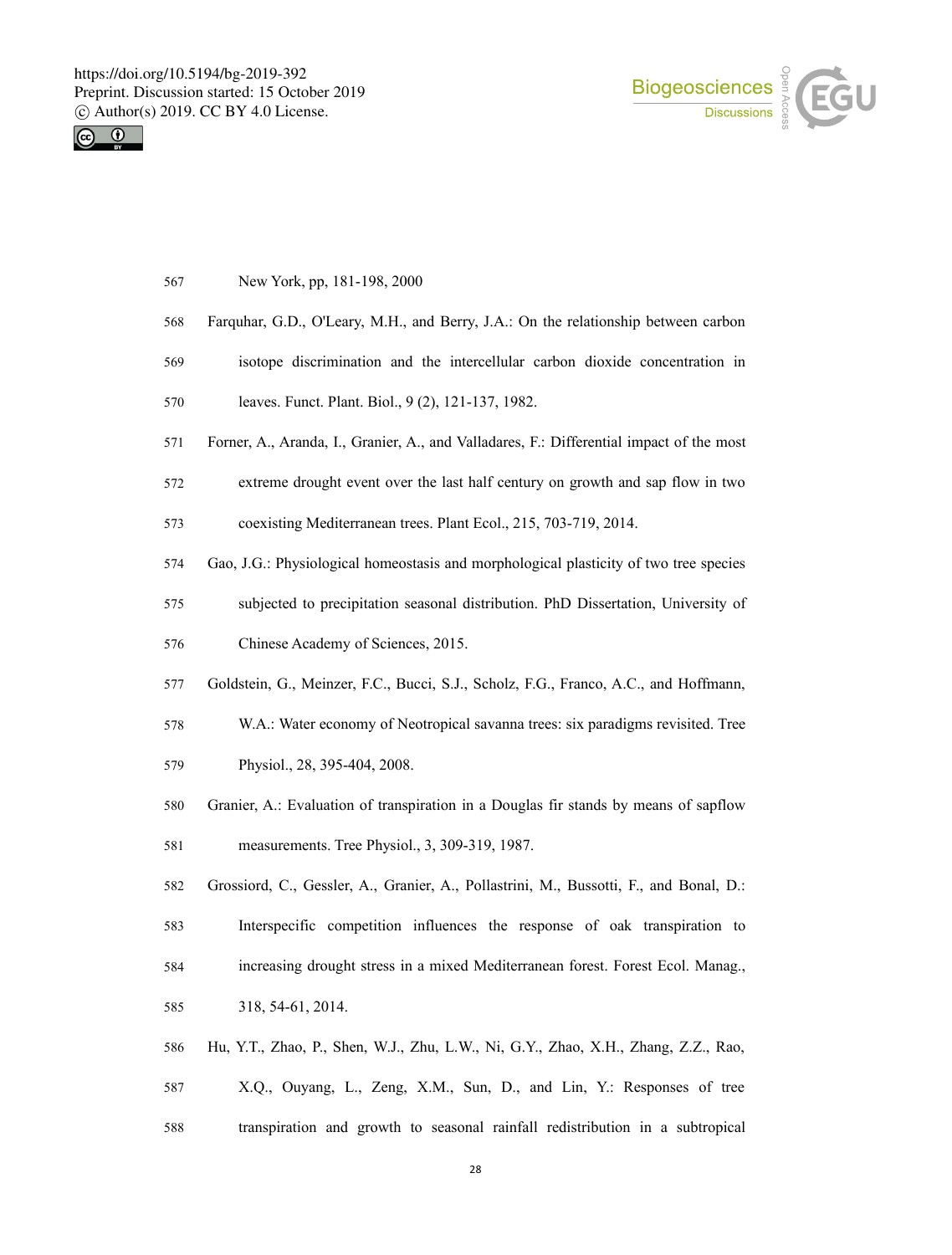



- evergreen Broad-Leaved forest. Ecosystems., 21(4), 811-826, 2018.
- IPCC, Summary for policymakers. Climate change 2013: the physical science basis.
- 591 Contrib. Working Grp I to the  $55<sup>th</sup>$  Assess. Rep. of the Intergovernmental Panel
- on climate change. Cambridge University Press, 2013.
- Jackson, P.C., Meinzer, F.C., Bustamante, M., Goldstein, G., Franco, A., Rundel, P.W.,
- and Caldas, L.: Partitioning of soil among tree species in a Brazilian Cerrado
- ecosystem. Tree Physiol., 19, 717-724, 1999.
- Jucker, T., Bouriaud, O., Avacaritei, D., Danila, I., Duduman, G., Valladares, F., and
- Coomes, D.A.: Competition for light and water play contrasting roles in driving
- diversity-productivity relationships in Iberian forests. J Ecol., 102,
- 1202-1213,2014.
- Kelty, M.J.: The role of species mixtures in plantation forestry. Forest Ecol. Manag.,
- 233, 195-204, 2006.
- Köcher, P., Horna, V., and Leuschner, C.: Stem water storage in five coexisting
- temperate broad-leaved tree species:significance, temporal dynamics and
- dependence on tree functional traits. Tree Physiol., 33, 817-832, 2013.
- Lévesque, M., Siegwolf, R., Saurer, M., Eilmann, B., and Rigling, A.: Increased water-use efficiency does not lead to enhanced tree growth under xeric and mesic conditions. New Phytol., 203, 94-109, 2014.
- Liu, W., Liu, W., Li, P., Duan, W., and Li, H.: Dry season water uptake by two
- dominant canopy tree species in a tropical seasonal rainforest of Xishuangbanna,
- SW China. Agr. Forest Meteorol., 150, 380-388, 2010.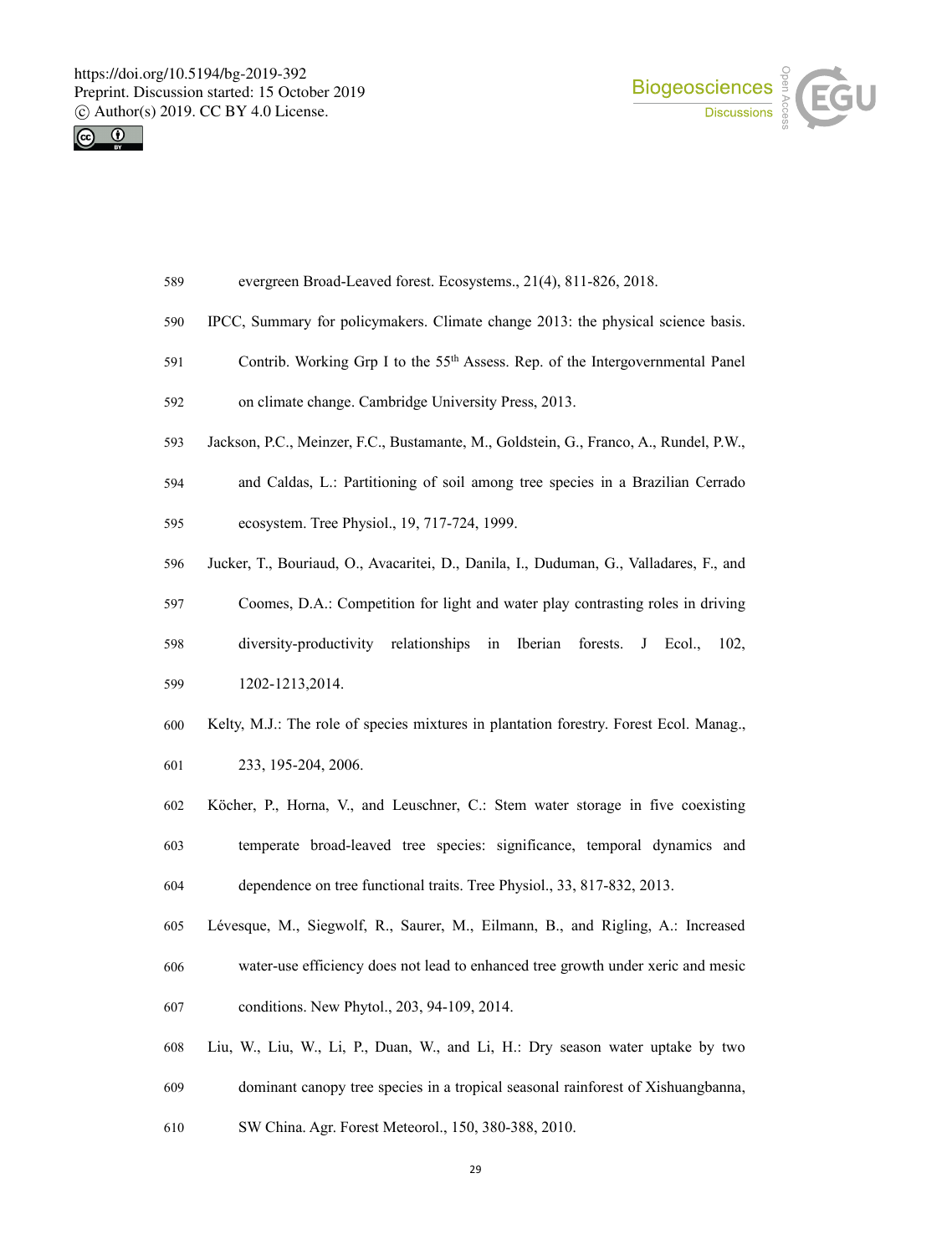



- Loreau, M. and Hector, A.: Partitioning selection and complementarity in biodiversity
- experiments. Nature, 412, 72-76, 2001.
- Martin-StPaul, N.K., Limousin, J.M., Vogt-Schilb, H., Rodriguez-Calcerrada, J.,
- 614 Rambal, S., Longepierre, D., and Misson, L.: The temporal response to drought
- in a Mediterranean evergreen tree: comparing a regional precipitation gradient
- and a throughfall exclusion experiment. Global Change Biol., 19, 2413-2426,
- 2013.
- McDowell, N., Pockman, W.T., Allen, C.D., Breshears, D.D., Cobb, N., Kolb, T.,
- Plaut, J., Sperry, J., West, A., Williams, D.G., and Yepez, E.A.: Mechanisms of
- plant survival and mortality during drought: why do some plants survive while

others succumb to drought? New Phytol., 178, 719-739, 2008.

- Metz, J., Annighofer, P., Schall, P., Zimmermann, J., Kahl, T., Schulze, E., and Ammer,
- C.: Site-adapted admixed tree species reduce drought susceptibility of mature European beech. Global Change Biol., 22, 903-920, 2016.
- Moreno-Gutierrez, C., Dawson, T.E., Nicolas, E., and Querejeta, J.I.: Isotopes reveal
- contrasting water use strategies among coexisting plant species in a Mediterranean ecosystem. New Phytol., 196, 489-496, 2012.
- Nock, C.A., Baker, P.J., Wanek, W., Leis, A., Grabner, M., Bunyavejchewin, S., and
- 
- Hietz, P.: Long-term increases in intrinsic water-use efficiency do not lead to
- increased stem growth in a tropicalmonsoon forest in western Thailand. Global
- Change Biol., 17(2), 1049-1063, 2011.
- Nolan, R.H., Tarin, T., Rumman, R., Cleverly, J., Fairweather, K.A., Zolfaghar, S.,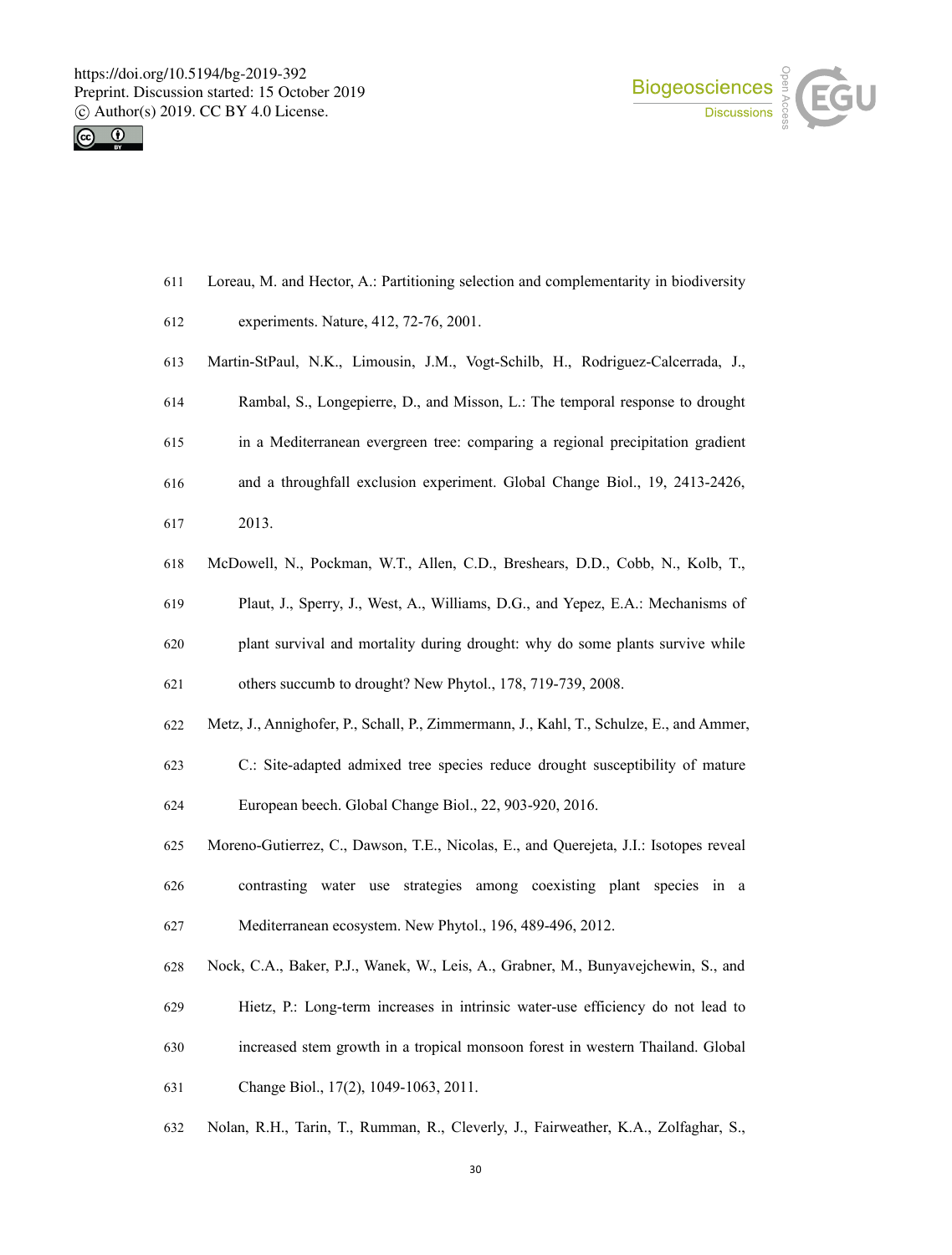



- Santini, N.S., O'Grady, A.P., and Eamus, D.: Contrasting ecophysiology of two
- widespread arid zone tree species with differing access to water resources. J.
- Arid Environ., 153,1-10, 2018.
- Pangle,R.E., Limousin, J.M., Plaut, J.A., Yepez, E.A., Hudson, P.J., Boutz, A.L.,
- Gehres, N., Pockman, W.T., and McDowell, N.G.: Prolonged experimental
- drought reduces plant hydraulic conductance and transpiration and increases

mortality in a pin˜ on-juniper woodland. Ecol. Evol., 5, 1618-1638, 2015.

- Pataki, D.E., McCarthy, H.R., Litvak, E., and Pincetl, S.: Transpiration of urban
- forests in the Los Angeles metropolitan area. Ecol. Appl., 21, 661-677, 2011.
- Phillips, D.L. and Gregg, J.W.: Source partitioning using stable isotopes:coping with
- too many sources.Oecologia, 136, 261-269, 2003.
- Pratt, R.B., Jacobsen, A.L., Ewers, F.W., and Davis, S.D: Relationships among xylem
- transport, biomechanics and storage in stems and roots ofnine Rhamnaceae
- species of the California chaparral. New Phytol., 174, 787-798,2007.
- 647 Prieto, I., Armas, C., and Pugnaire, F.I.: Water release through plant roots: new
- insights into its consequences at the plant and ecosystem level. New Phytol., 193,
- 830-841, 2012.
- 650 Ramírez, D.A., Querejeta, J.I., and Bellot, J.: Bulk leaf  $\delta^{18}O$  and  $\delta^{13}C$  reflect the intensity of intraspecific competition for water in a semi-arid tussock grassland. Plant Cell Environ., 32, 1346-1356, 2009.
- Rodríguez-Robles, U., Arredondo, J.T., Huber-Sannwald, E., and Vargas, R.:
- Geoecohydrological mechanisms couple soil and leaf water dynamics and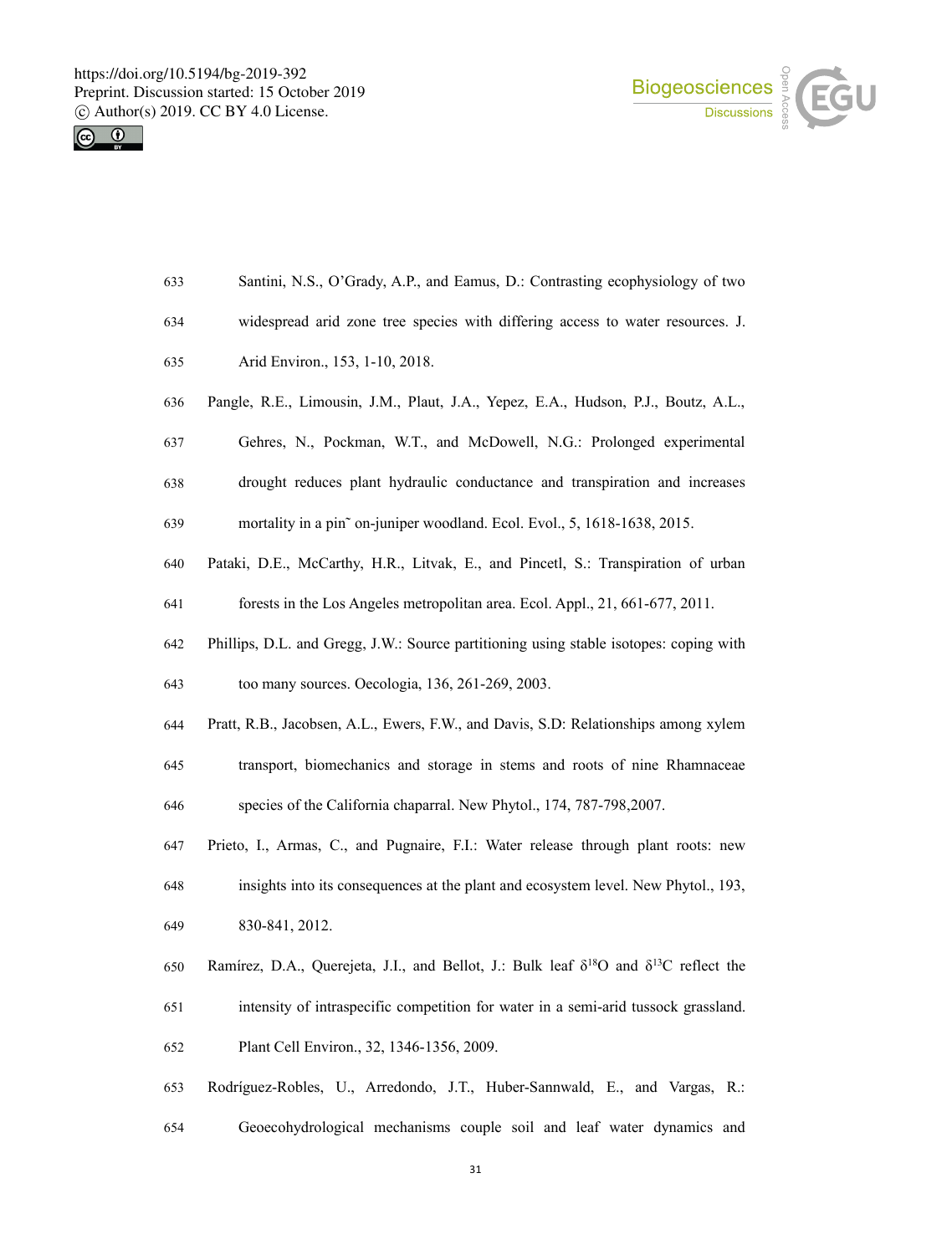



- facilitate species coexistence in shallow soils of a tropical semiarid mixed forest.
- New Phytol., 207, 59-69, 2015.
- Sala, A., Piper, F., and Hoch, G.: Physiological mechanisms of drought-induced tree
- mortality are far from being resolved. New Phytol., 186: 274-281, 2010.
- 659 Scanlon, T.M., and Albertson, J.D.: Canopy scale measurements of CO<sub>2</sub> and water
- vapor exchange along a precipitation gradient in southern Africa. Global Change
- Biol., 10, 329-341, 2004.
- Seyoum, Y., Fetene, M., Strobl, S. and Beck, E.: Daily and seasonal courses of gas
- exchange and niche partitioning among coexisting tree species in a tropical montane forest. Flora, 209, 191-200, 2014.
- Sterck, F., Markesteijn, L., Schieving, F., and Poorter, L.: Functional traits determine trade-offs and niches in a tropical forest community. PNAS, 108, 20627-20632, 2011.
- Sun, S., He, C., Qiu, L., Li, C., Zhang, J., and Meng, P.: Stable isotope analysis reveals prolonged drought stress in poplar plantation mortality of the Three-North Shelter Forest in Northern China. Agr. Forest Meteorol., 252, 39-48, 2018.
- Terradas, J., Penuelas, J., and Lloret, F.: The fluctuation niche in plants. Int. J. Ecol., ID, 959702, 2009.
- van Gelder, H.A., Poorter, L., and Sterck, F.J.: Wood mechanics, allometry, and 675 life-history variation in a tropical rain forest tree community. New Phytol., 171, 367-378, 2006.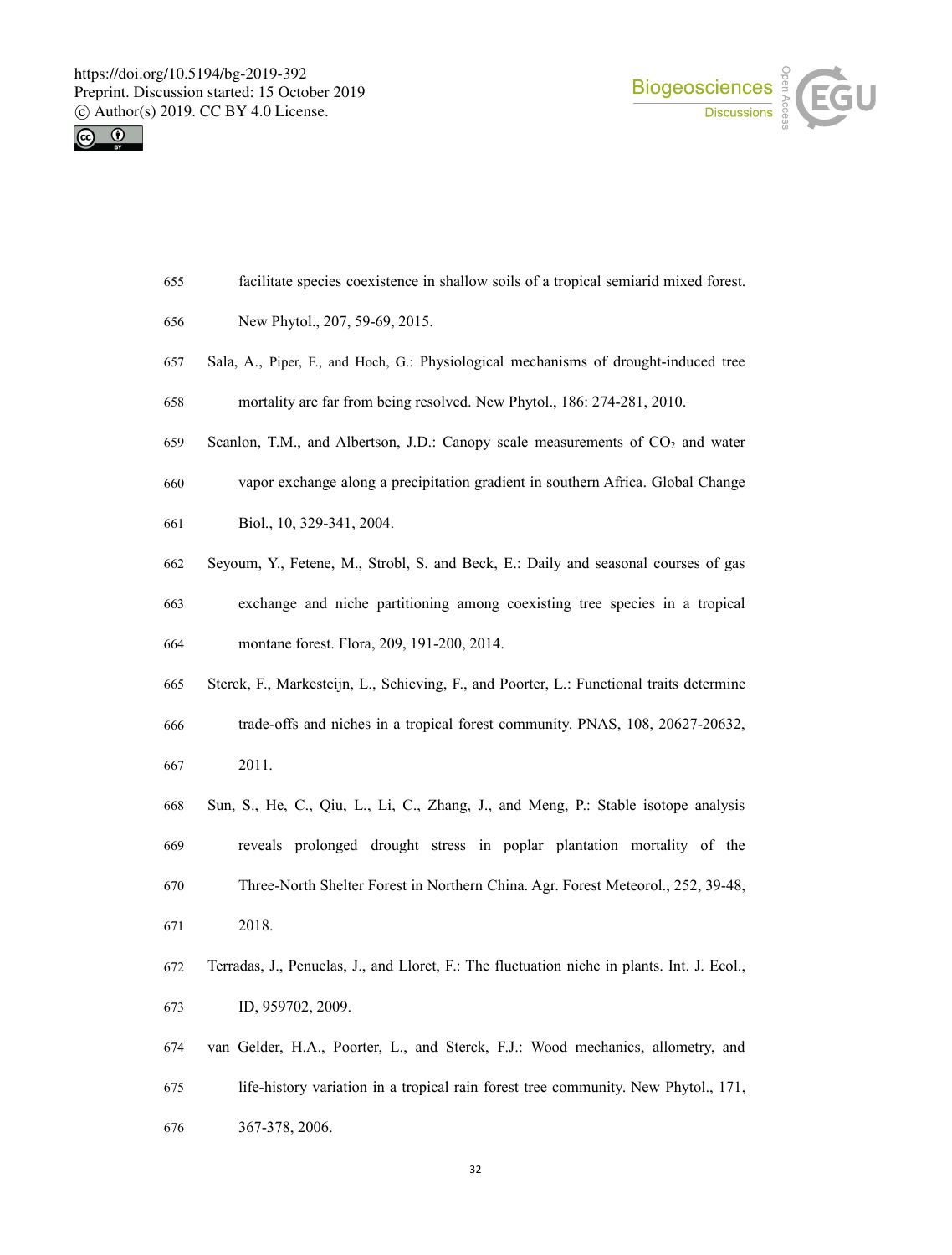



- Yang, H., Auerswald, K., Bai, Y., and Han, X.: Complementarity in water sources
- among dominant species in typical steppe ecosystems of Inner Mongolia, China.
- Plant Soil, 340, 303-313, 2011.
- Zapater, M.H., Bréda, N., Bréchet, C., Bonal, D., and Granier A.: Evidence of hydraulic
- 681 lift in a young beech and oak mixed forest using  $^{18}$ O soil water labelling. Trees,
- 25, 885-894, 2011.
- Zavala,M.A., Espelta, J.M., Caspersen, J., and Retana, J.: Interspecific differences in
- sapling performance with respect to light and aridity gradients in Mediterranean
- pine-oak forests: implications for species coexistence. Can. J. Forest. Res., 41,
- 1432-1444, 2011.
- 687 Zinnert, J., Shiflett, S.A., Vick, J.K., and Young, D.R.: Plant functional traits of a
- shrub invader relative to sympatric native shrubs. Ecosphere, 4, 119, 2013.
- Zolfaghar, S., Villalobos-Vega, R., Cleverly, J. Zeppel, M., Rumman, R., and Eamus,
- D.: The influence of depth-to-groundwater on structure and productivity of
- Eucalyptus woodlands. Aust. J. Bot., 62, 428-437, 2014.
-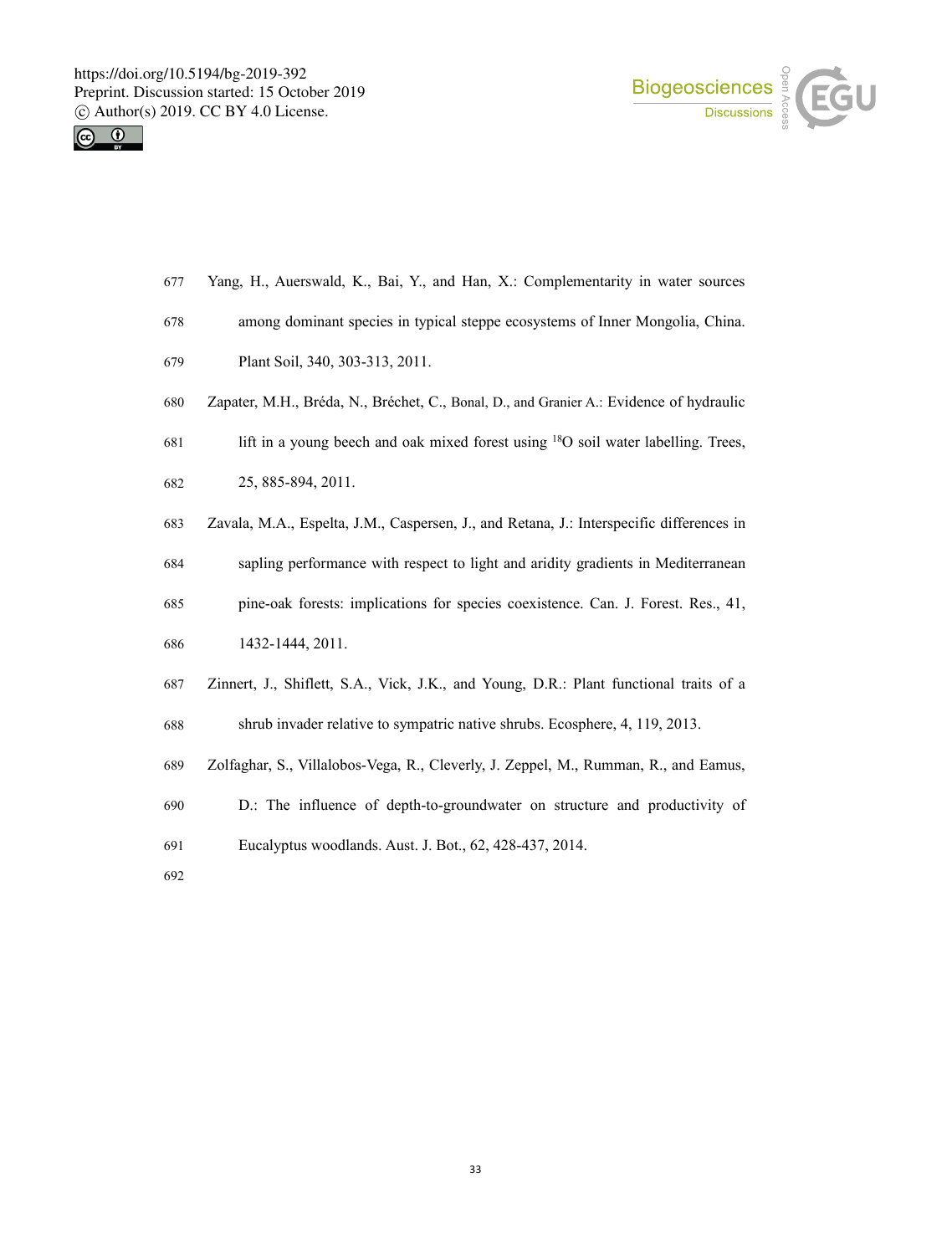

|     | Tree species                                                                                             |                | S. superba                  |                 |                               | M. macclurei    |                    |
|-----|----------------------------------------------------------------------------------------------------------|----------------|-----------------------------|-----------------|-------------------------------|-----------------|--------------------|
|     | Experimental treatments                                                                                  | B <sub>C</sub> | BD                          | E               | BC                            | ₿               | E                  |
|     | $\succ$                                                                                                  | $\infty$       | $\overline{\mathsf{C}}$     | $\bullet$       | $\overline{15}$               | $\overline{C}$  | $\overline{2}$     |
|     | Height (m)                                                                                               | $7.0 \pm 0.5$  | $7.0 \pm 0.5$               | $6.5 \pm 0.5$   | $9.4 \pm 0.6$                 | $13.6 \pm 0.5$  | $9.5 \pm 0.5$      |
|     | DBH (cm)                                                                                                 | $12.9 \pm 1.2$ | $14.0 \pm 0.9$              | $13.7 \pm 1.2$  | $17.5 \pm 1.4$                | $19.0 \pm 1.4$  | $17.9 \pm 1.3$     |
|     |                                                                                                          |                | $116.4 \pm 133.2 \pm 133.3$ |                 | $\overline{+}$<br>$\pm 203.0$ | $234.3 + 29.0$  | $\ddot{}$<br>205.7 |
|     | Sapwood area (cm <sup>2</sup> )                                                                          | 2.5            | 6.8                         | $\overline{61}$ | $\equiv$                      |                 | 8.2                |
|     | Projected crown area (m <sup>2</sup> )                                                                   | $12.8 \pm 2.6$ | $13.1 \pm 1.8$              | $14.4 \pm 2.1$  | $30.1 \pm 5.5$                | $31.5 \pm 4.1$  | $25.7 \pm 3.0$     |
|     | Wood density $(g \text{ cm}^{-3})$                                                                       |                | $0.61 \pm 0.03$             |                 |                               | $0.53 \pm 0.03$ |                    |
| 694 | BC: an ambient control treatment, DD: a drier dry season and wetter wet season treatment, and ED an exte |                |                             |                 |                               |                 |                    |
|     |                                                                                                          |                |                             |                 |                               |                 |                    |
| 695 | DBH: tree diameter at breast height.                                                                     |                |                             |                 |                               |                 |                    |
|     |                                                                                                          |                |                             |                 |                               |                 |                    |
|     |                                                                                                          |                |                             |                 |                               |                 |                    |
|     |                                                                                                          |                |                             |                 |                               |                 |                    |
|     |                                                                                                          |                |                             |                 |                               |                 |                    |

**Ta**w  $\mathbb{R}$  $\mathbf{r}$ D: <sup>a</sup> drier dry seaso n an dwetter wet seaso n treatment, an dED $D$  an exten<br> $\Box$ ded dry seaso n $\mathbf{a}$ dwetter wet seaso ntreatment.

 $\overline{\phantom{a}}$ Sap Pro $\begin{array}{c|c}\n\text{S} & \text{P}_2 \\
\text{P}_3 & \text{S} \\
\hline\n\end{array}$ C: an ambient co<br> $BH$ : tree diametes ntrol treatment, D<br>r at breast height.<br> 695<br>695<br>695 *DBH*: tree diameter at breast heig ht. 695

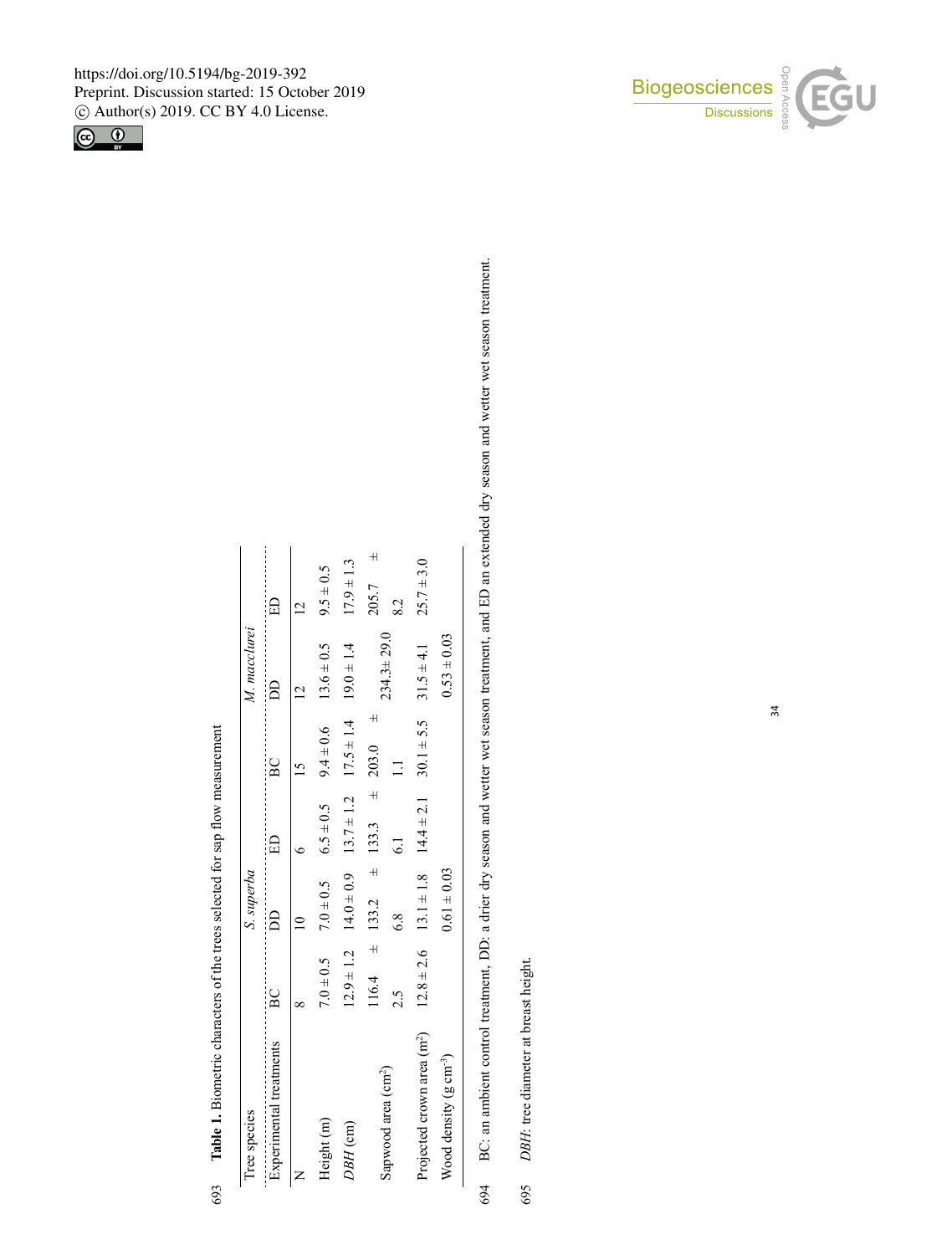



|--|

| Treatment                    | BC.                 | DD.                | ED                  |
|------------------------------|---------------------|--------------------|---------------------|
| S. superba                   |                     |                    |                     |
| $WUE_i$                      | $66.0 \pm 3.1 a$    | $73.7 \pm 3.5$ b   | $64.8 \pm 4.0 a$    |
| Branch $A_{\rm s}:A_{\rm 1}$ | $1.68 \pm 0.16$ cd  | $1.86 \pm 0.18$ d  | $1.53 \pm 0.09$ bc  |
| Whole tree $A_s:A_1$         | $3.55 \pm 0.50$ bcd | $3.70 \pm 0.41$ cd | $3.80 \pm 0.42$ d   |
| M. macclurei                 |                     |                    |                     |
| $WUE_i$                      | $61.8 \pm 2.6 a$    | $62.6 \pm 5.0 a$   | $63.9 \pm 3.8$ a    |
| Branch $A_s:A_1$             | $1.35 \pm 0.05$ ab  | $1.20 \pm 0.06$ a  | $1.42 \pm 0.05$ abc |
| Whole tree $A_s:A_1$         | $3.11 \pm 0.65$ ab  | $2.83 \pm 0.38$ a  | $3.23 \pm 0.68$ abc |

697 whole-tree  $A_s:A_1$  values (mm<sup>2</sup> cm<sup>-2</sup>  $\times$  10000) for *S. superba* and *M. macclurei* 

698 BC: an ambient control treatment, DD: a drier dry season and wetter wet season treatment,

699 and ED: an extended dry season and wetter wet season treatment.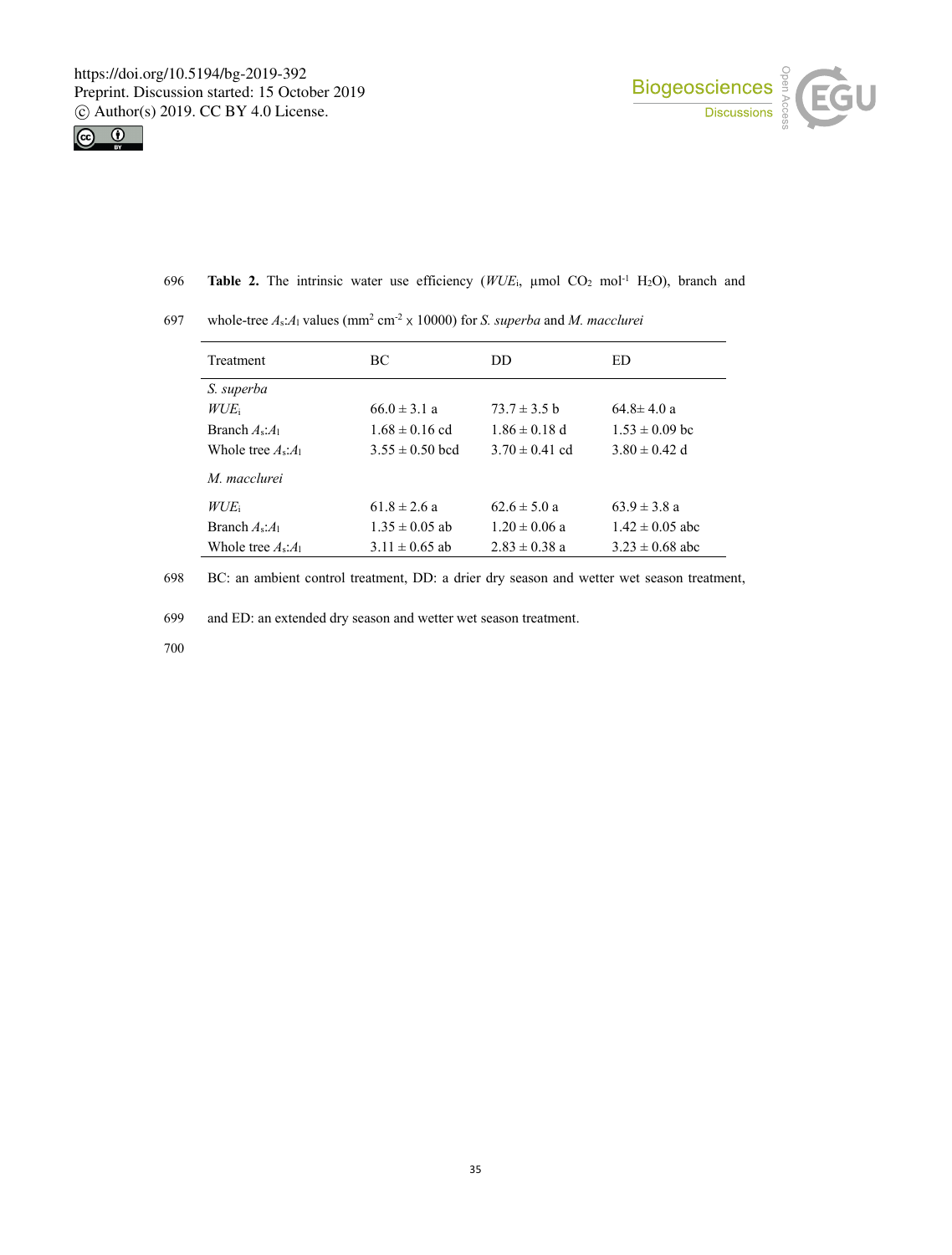



### **Figure Captions:**

- **Figure 1.** Daily mean values of(a) photosynthetically active radiation (*PAR*), (b) temperature
- (*T*), (c) vapor pressure deficit (*VPD*), and (d) precipitation (*P*) during the experimental period
- (from October 1, 2012 to September 30, 2013).
- **Figure 2.** Monthly soil water content under treatment of BC: an ambient control treatment,
- DD: a drier dry and wetter wet season treatment, and ED: an extended dry and wetter wet
- season treatment.

**Figure 3.** Daily water transpiration of *M. macclurei* (a, c and e, respectively) and *S. superba*

- (b, d and f, respectively) during the dry season (the upper, from October, 2012 to February,
- 2013), spring drought (the middle, from April to May, 2013), and wet season (the bottom,
- from June to September, 2013). Missing data were due to instrument failure or power-off. BC:
- an ambient control treatment (open circles), DD: a drier dry and wetter wet season treatment
- (open triangles), and ED an extended dry and wetter wet season treatment (half-filled squares).

**Figure 4.** Proportions of the different water sources used by *S. superba* (left) and *M. macclurei* (right) under different treatments. BC: an ambient control treatment, DD: a drier dry and wetter wet season treatment, and ED an extended dry and wetter wet season treatment.

 **Figure 5.** Response of average daily water transpiration to average daily vapor pressure deficit (*VPD*) for *M. macclurei* (a, c and e, respectively) and *S. superba* (b, d and f, respectively) during the dry season (the upper), spring drought (the middle), and wet season (the bottom). BC: an ambient control treatment (open circles and black lines), DD: a drier dry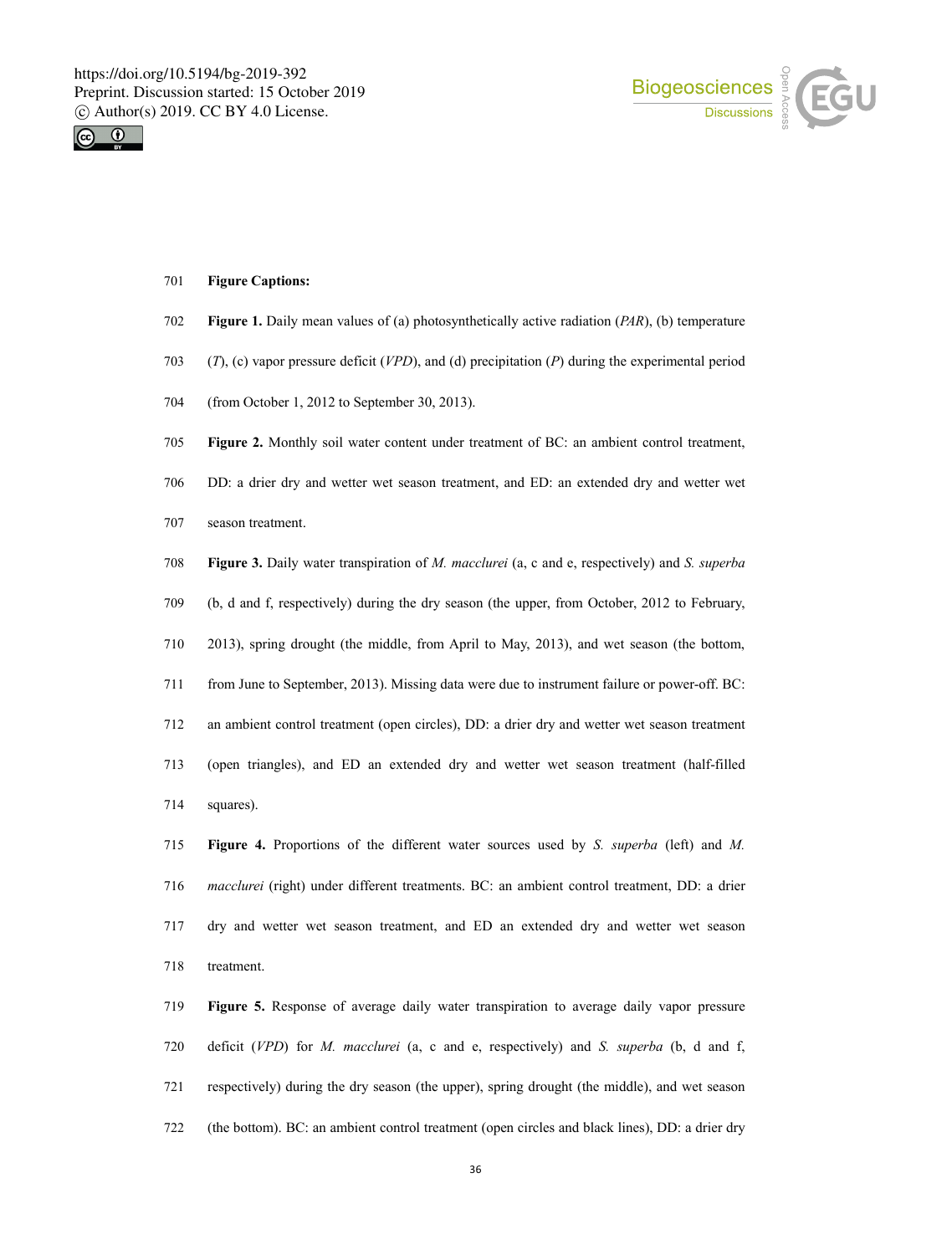



- and wetter wet season treatment (open triangles and green lines), and ED an extended dry and
- wetter wet season treatment (half-filled squares and blue lines). All displayed fitted lines
- 725 showed significant linear regressions  $(p < 0.05)$ .
- **Figure 6.** Response of average daily water transpiration to daily *PAR* for *M. macclurei* (a, c,
- and e, respectively) and *S. superba* (b, d and f, respectively) during the dry season (the upper),
- spring drought (the middle), and wet season (the bottom). BC: an ambient control treatment
- (open circles and black lines), DD: a drier dry and wetter wet season treatment (open triangles
- and green lines), and ED an extended dry and wetter wet season treatment (half-filled squares
- 731 and blue lines). All displayed fitted lines showed significant linear regressions  $(p < 0.05)$ .
-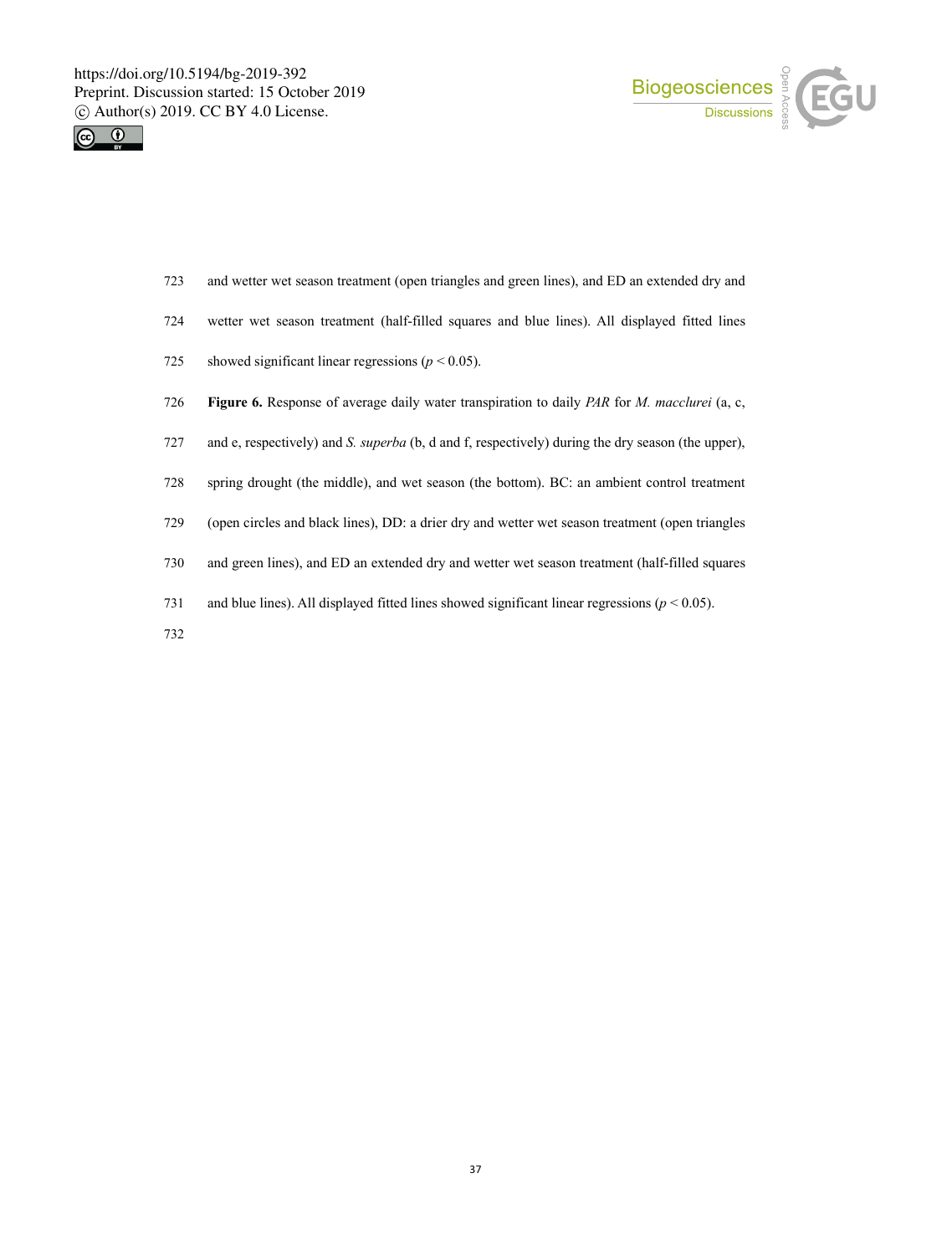



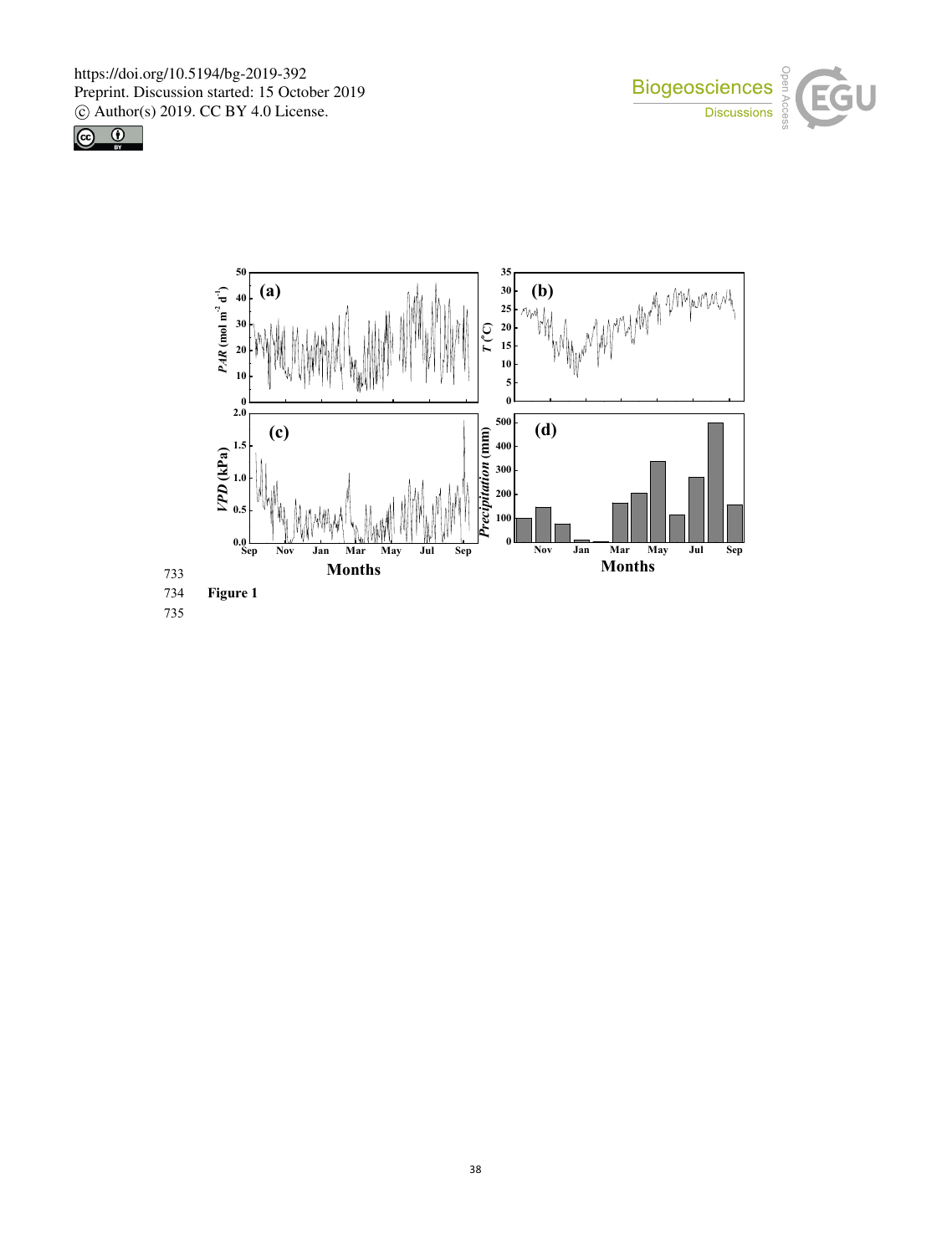





 

**Figure 2**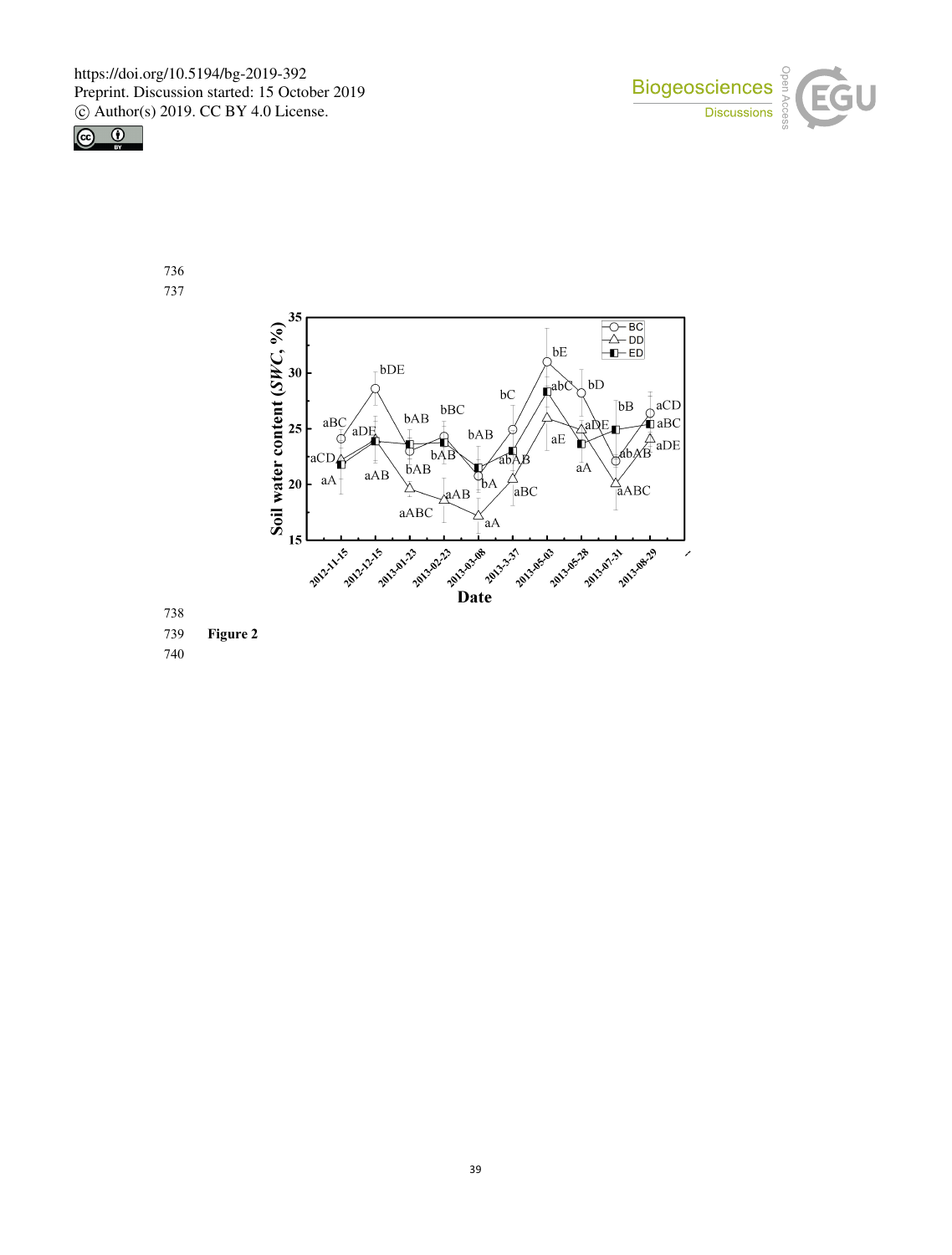





742

**Figure** 3

744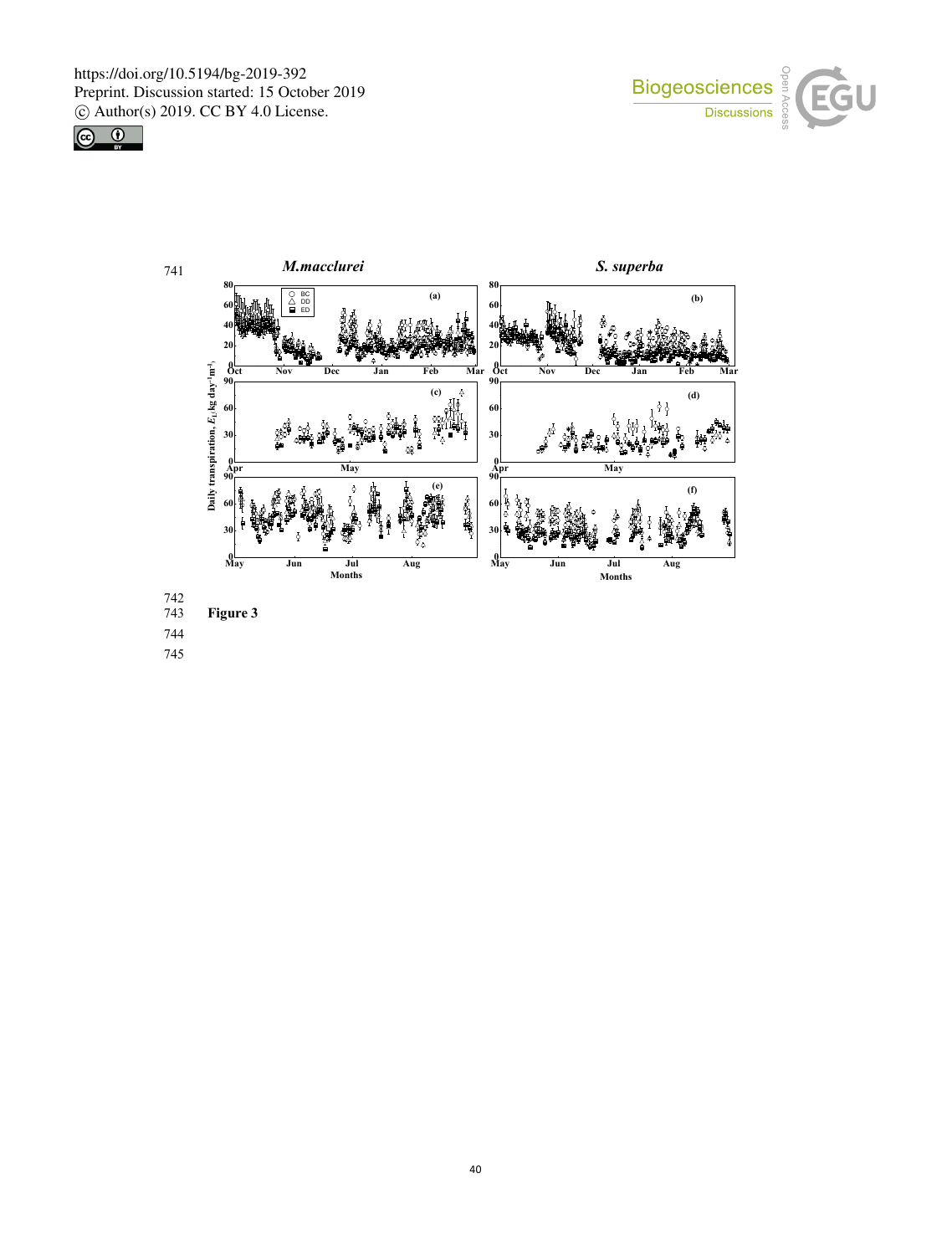



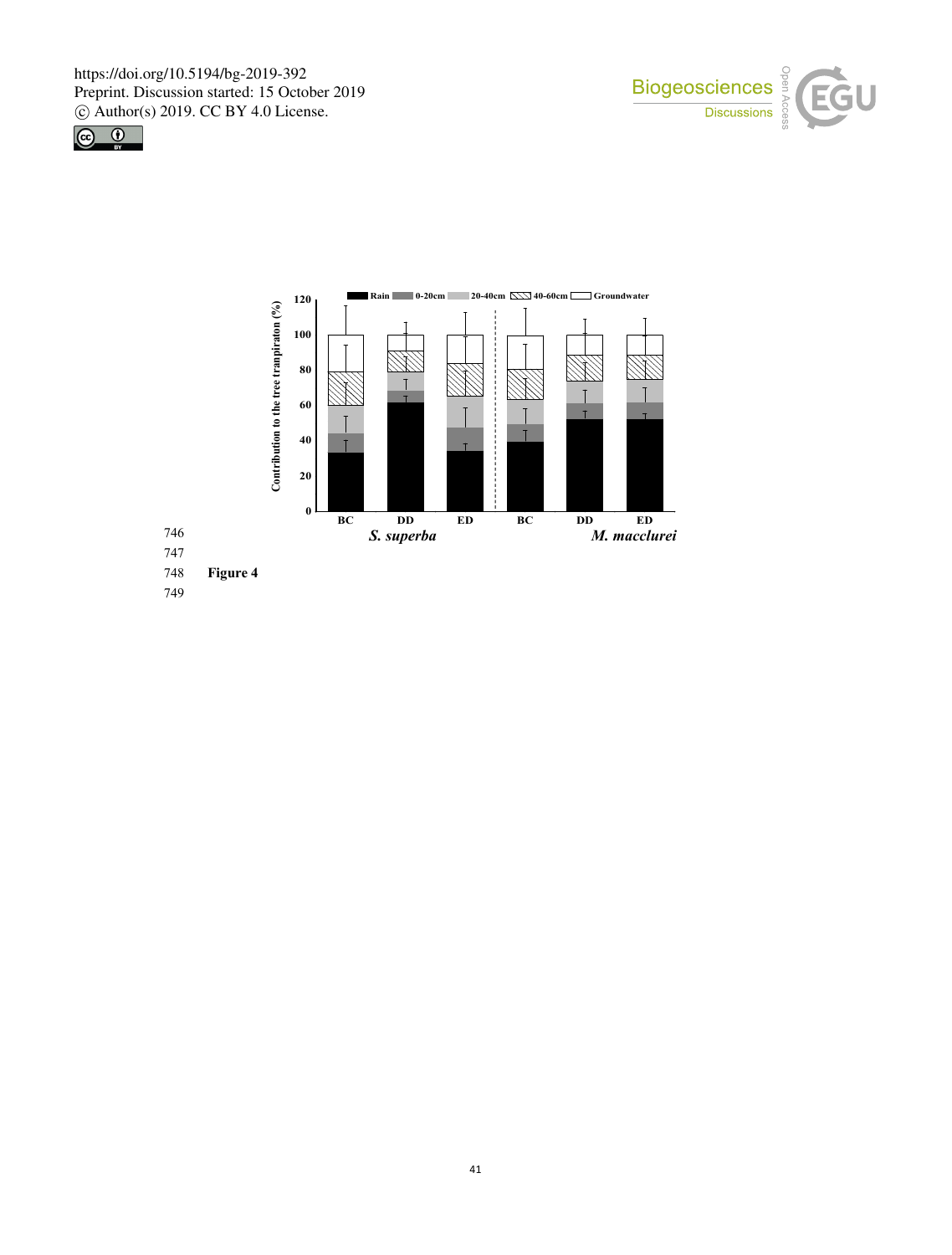



750 751



753 **Figure 5**